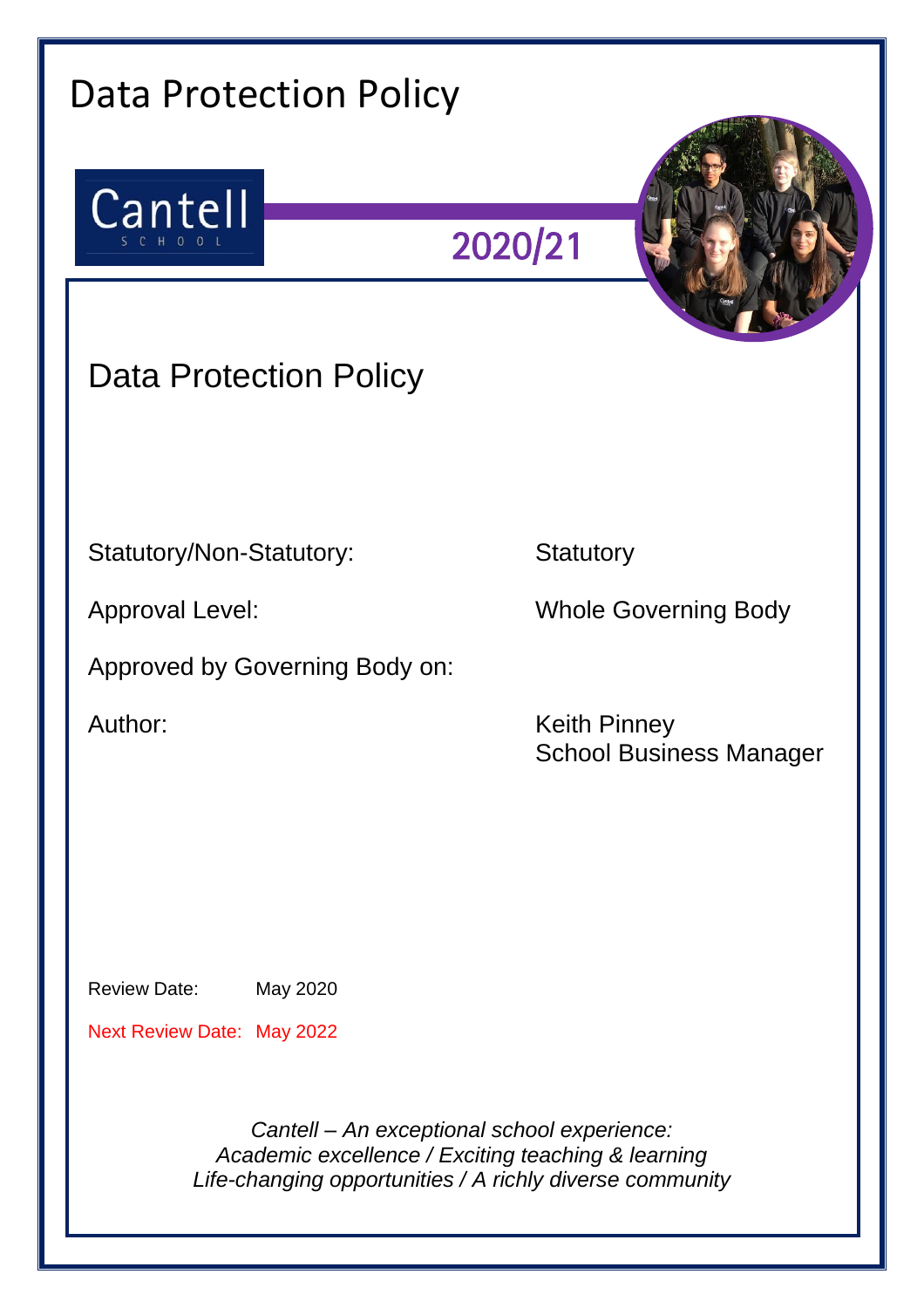# **Contents**

# **1. Aims**

Cantell School aims to ensure that all personal data collected about staff, pupils, parents, governors, visitors and other individuals is collected, stored and processed in accordance with the [General Data Protection Regulation \(GDPR\)](http://data.consilium.europa.eu/doc/document/ST-5419-2016-INIT/en/pdf) and the expected provisions of the Data Protection Act 2018 (DPA 2018) as set out in the [Data Protection Bill.](https://publications.parliament.uk/pa/bills/cbill/2017-2019/0153/18153.pdf)

This policy applies to all personal data, regardless of whether it is in paper or electronic format.

# **2. Legislation and guidance**

This policy meets the requirements of the GDPR and the expected provisions of the DPA 2018. It is based on guidance published by the Information Commissioner's Office (ICO) on the [GDPR](https://ico.org.uk/for-organisations/guide-to-the-general-data-protection-regulation-gdpr/) and the ICO's [code of practice for subject access requests.](https://ico.org.uk/media/for-organisations/documents/2014223/subject-access-code-of-practice.pdf)

It also reflects the ICO's [code of practice](https://ico.org.uk/media/for-organisations/documents/1542/cctv-code-of-practice.pdf) for the use of surveillance cameras and personal information.

In addition, this policy complies with regulation 5 of the Education (Pupil Information) (England) [Regulations 2005,](http://www.legislation.gov.uk/uksi/2005/1437/regulation/5/made) which gives parents the right of access to their child's educational record.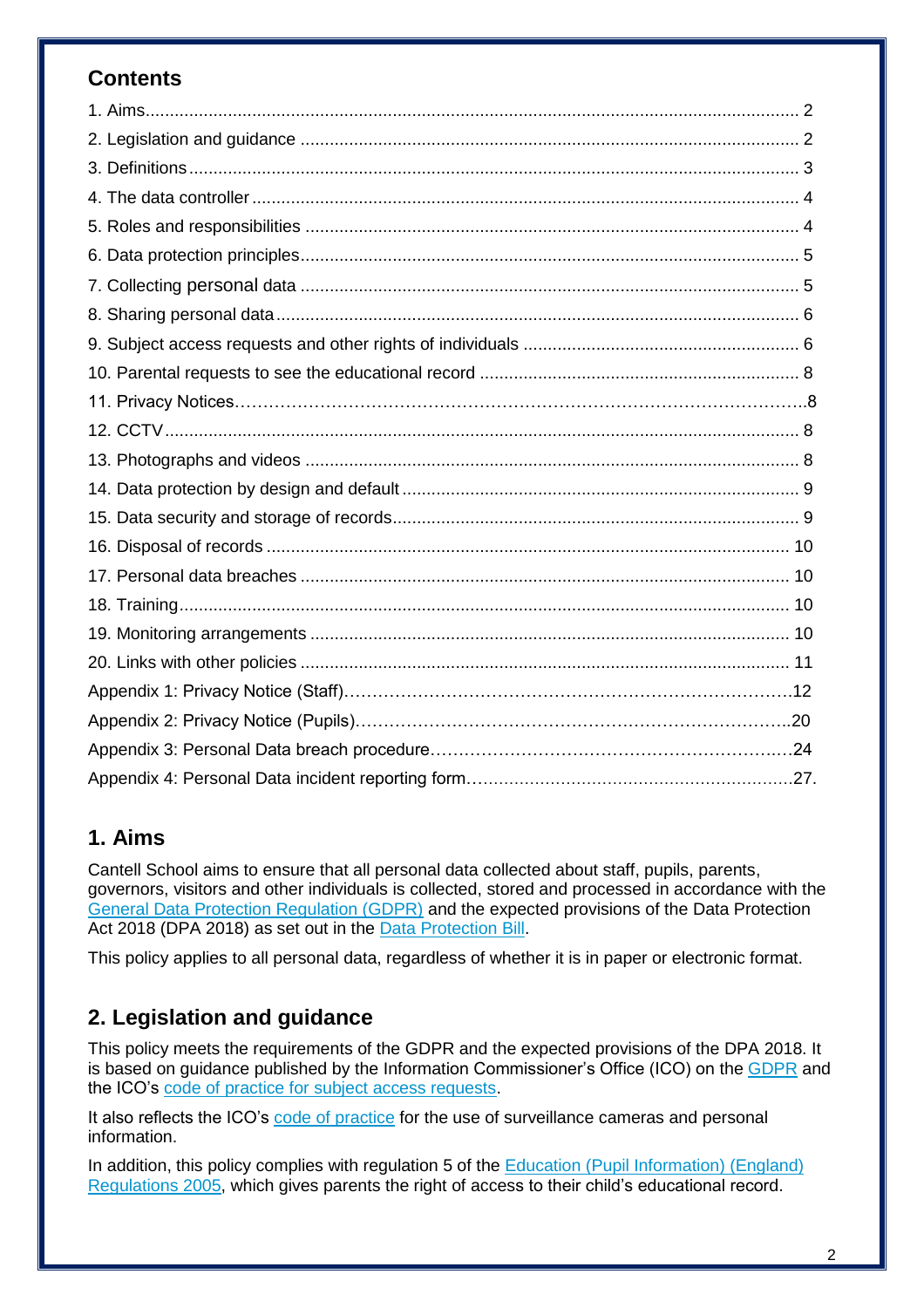# **3. Definitions**

| <b>Term</b>                         | <b>Definition</b>                                                                                                                                                                                                                |
|-------------------------------------|----------------------------------------------------------------------------------------------------------------------------------------------------------------------------------------------------------------------------------|
| <b>Personal data</b>                | Any information relating to an identified, or<br>identifiable, individual.                                                                                                                                                       |
|                                     | This may include the individual's:                                                                                                                                                                                               |
|                                     | Name (including initials)                                                                                                                                                                                                        |
|                                     | Identification number<br>$\bullet$                                                                                                                                                                                               |
|                                     | Location data<br>$\bullet$                                                                                                                                                                                                       |
|                                     | Online identifier, such as a username                                                                                                                                                                                            |
|                                     | It may also include factors specific to the<br>individual's physical, physiological, genetic,<br>mental, economic, cultural or social identity.                                                                                  |
| Special categories of personal data | Personal data which is more sensitive and so<br>needs more protection, including information<br>about an individual's:                                                                                                           |
|                                     | Racial or ethnic origin<br>٠                                                                                                                                                                                                     |
|                                     | Political opinions<br>٠                                                                                                                                                                                                          |
|                                     | Religious or philosophical beliefs<br>٠                                                                                                                                                                                          |
|                                     | Trade union membership<br>٠                                                                                                                                                                                                      |
|                                     | Genetics<br>$\bullet$                                                                                                                                                                                                            |
|                                     | Biometrics (such as fingerprints, retina<br>$\bullet$<br>and iris patterns), where used for<br>identification purposes                                                                                                           |
|                                     | Health – physical or mental<br>٠                                                                                                                                                                                                 |
|                                     | Sex life or sexual orientation                                                                                                                                                                                                   |
| <b>Processing</b>                   | Anything done to personal data, such as<br>collecting, recording, organising, structuring,<br>storing, adapting, altering, retrieving, using,<br>disseminating, erasing or destroying.<br>Processing can be automated or manual. |
| Data subject                        | The identified or identifiable individual whose<br>personal data is held or processed.                                                                                                                                           |
| Data controller                     | A person or organisation that determines the<br>purposes and the means of processing of<br>personal data.                                                                                                                        |
| Data processor                      | A person or other body, other than an<br>employee of the data controller, who                                                                                                                                                    |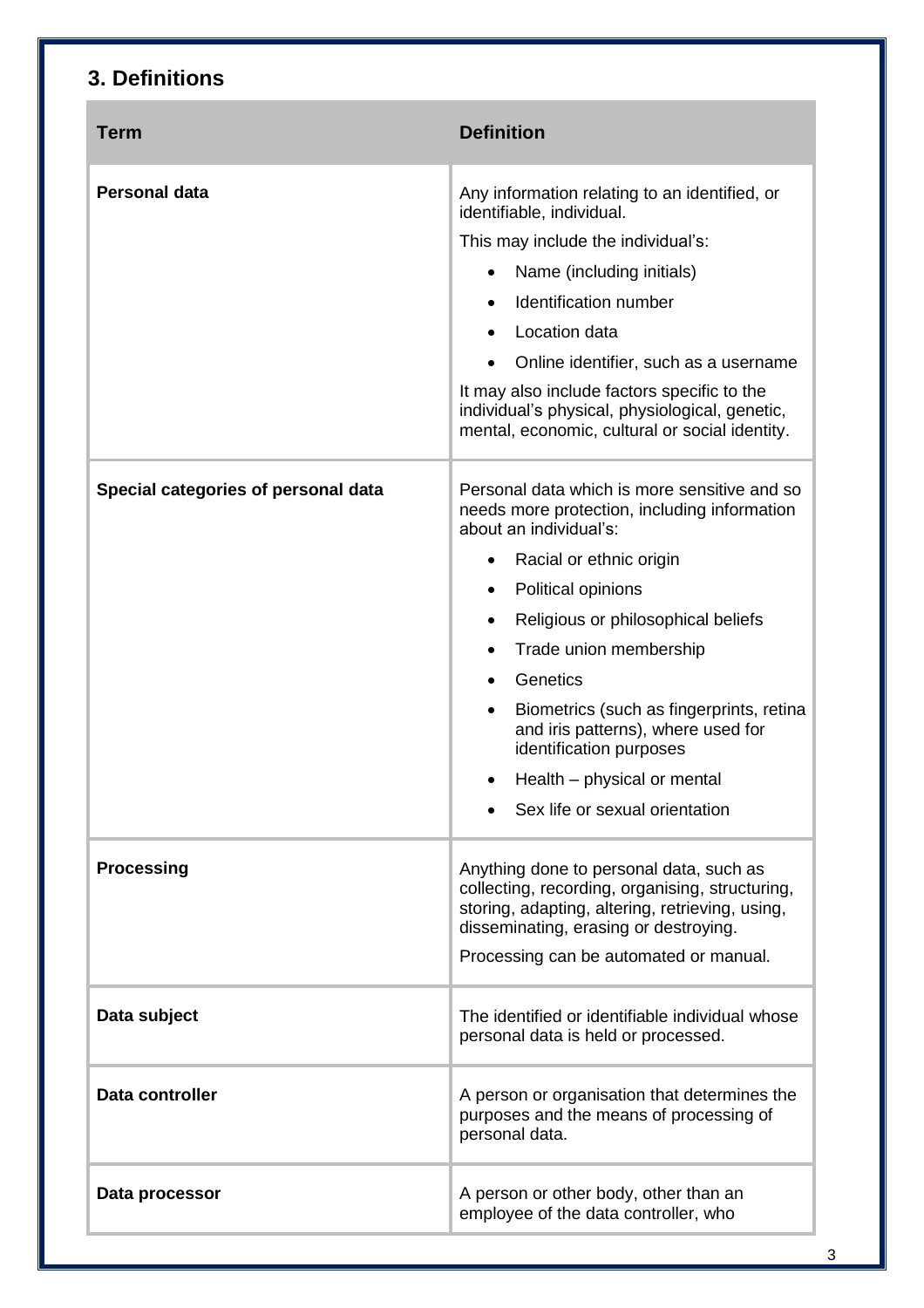|                      | processes personal data on behalf of the data<br>controller.                                                                                               |
|----------------------|------------------------------------------------------------------------------------------------------------------------------------------------------------|
| Personal data breach | A breach of security leading to the accidental<br>or unlawful destruction, loss, alteration,<br>unauthorised disclosure of, or access to<br>personal data. |

# **4. The data controller**

Our school processes personal data relating to parents, pupils, staff, governors, visitors and others, and therefore is a data controller.

The school is registered as a data controller with the ICO and will renew this registration annually or as otherwise legally required.

# **5. Roles and responsibilities**

This policy applies to **all staff** employed by our school, and to external organisations or individuals working on our behalf. Staff who do not comply with this policy may face disciplinary action.

### **5.1 Governing board**

The governing board has overall responsibility for ensuring that our school complies with all relevant data protection obligations.

### **5.2 Data protection officer**

The data protection officer (DPO) is responsible for overseeing the implementation of this policy, monitoring our compliance with data protection law, and developing related policies and guidelines where applicable.

They will provide an annual report of their activities directly to the governing board and, where relevant, report to the board their advice and recommendations on school data protection issues.

The DPO is also the first point of contact for individuals whose data the school processes, and for the ICO.

Our DPO is Keith Pinney and is contactable via email at keith.pinney@cantell.co.uk

### **5.3 Headteacher**

The headteacher acts as the representative of the data controller on a day-to-day basis.

### **5.4 All staff**

Staff are responsible for:

- Collecting, storing and processing any personal data in accordance with this policy
- Informing the school of any changes to their personal data, such as a change of address
- Contacting the DPO in the following circumstances:
	- $\circ$  With any questions about the operation of this policy, data protection law, retaining personal data or keeping personal data secure;
	- $\circ$  If they have any concerns that this policy is not being followed;
	- $\circ$  If they are unsure whether or not they have a lawful basis to use personal data in a particular way;
	- $\circ$  If they need to rely on or capture consent, draft a privacy notice, deal with data protection rights invoked by an individual, or transfer personal data outside the European Economic Area;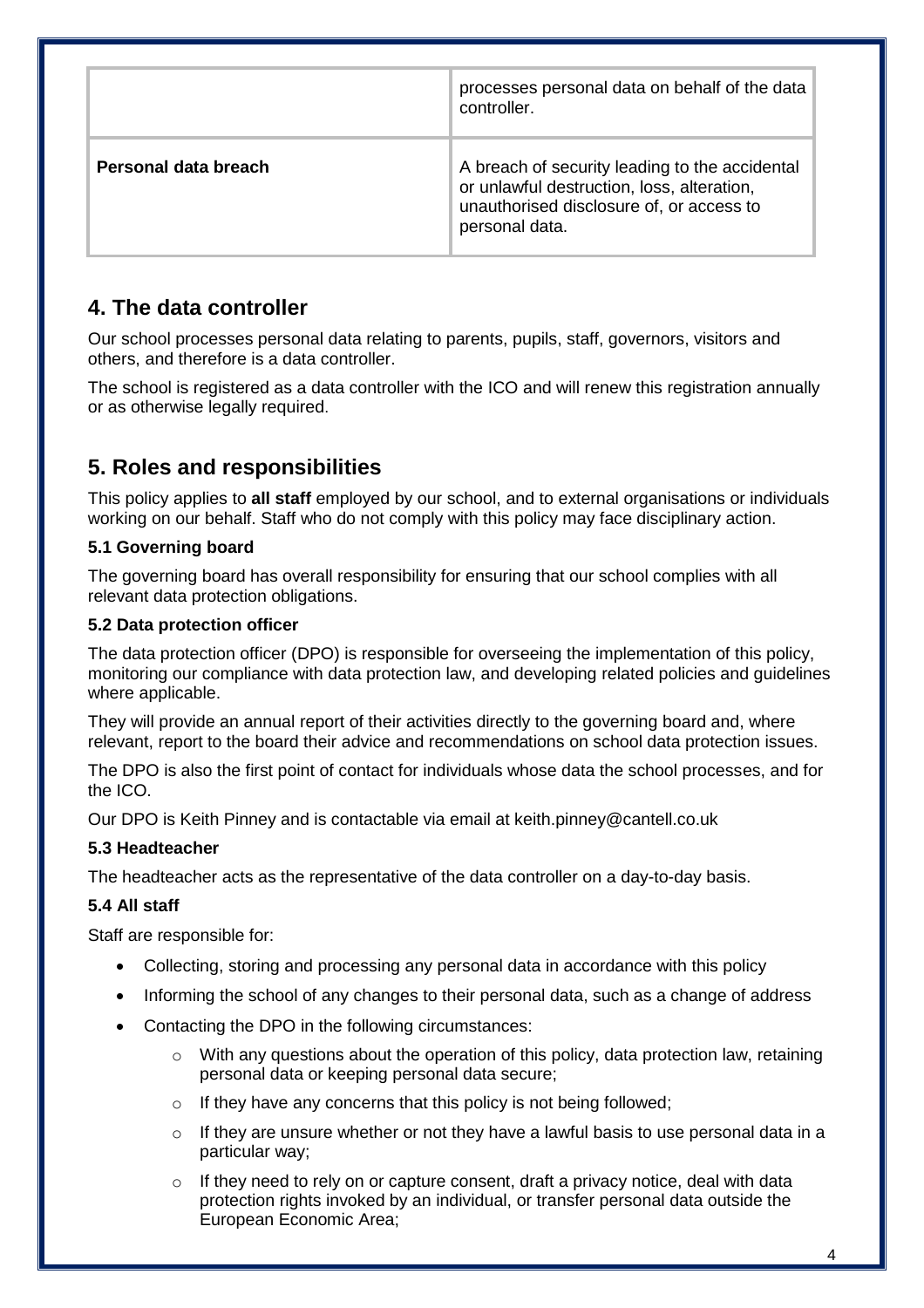- o If there has been a data breach;
- $\circ$  Whenever they are engaging in a new activity that may affect the privacy rights of individuals;
- $\circ$  If they need help with any contracts or sharing personal data with third parties.

# **6. Data protection principles**

The GDPR is based on data protection principles that our school must comply with.

The principles say that personal data must be:

- Processed lawfully, fairly and in a transparent manner;
- Collected for specified, explicit and legitimate purposes;
- Adequate, relevant and limited to what is necessary to fulfil the purposes for which it is processed;
- Accurate and, where necessary, kept up to date;
- Kept for no longer than is necessary for the purposes for which it is processed;
- Processed in a way that ensures it is appropriately secure;

This policy sets out how the school aims to comply with these principles.

# **7. Collecting personal data**

#### **7.1 Lawfulness, fairness and transparency**

We will only process personal data where we have one of 6 'lawful bases' (legal reasons) to do so under data protection law:

- The data needs to be processed so that the school can **fulfil a contract** with the individual, or the individual has asked the school to take specific steps before entering into a contract;
- The data needs to be processed so that the school can **comply with a legal obligation;**
- The data needs to be processed to ensure the **vital interests** of the individual e.g. to protect someone's life;
- The data needs to be processed so that the school, as a public authority, can perform a task **in the public interest,** and carry out its official functions;
- The data needs to be processed for the **legitimate interests** of the school or a third party (provided the individual's rights and freedoms are not overridden);
- The individual (or their parent/carer when appropriate in the case of a pupil) has freely given clear **consent**.

For special categories of personal data, we will also meet one of the special category conditions for processing which are set out in the GDPR and Data Protection Act 2018.

If we offer online services to pupils, such as classroom apps, and we intend to rely on consent as a basis for processing, we will get parental consent (except for online counselling and preventive services).

Whenever we first collect personal data directly from individuals, we will provide them with the relevant information required by data protection law.

#### **7.2 Limitation, minimisation and accuracy**

We will only collect personal data for specified, explicit and legitimate reasons. We will explain these reasons to the individuals when we first collect their data.

If we want to use personal data for reasons other than those given when we first obtained it, we will inform the individuals concerned before we do so, and seek consent where necessary.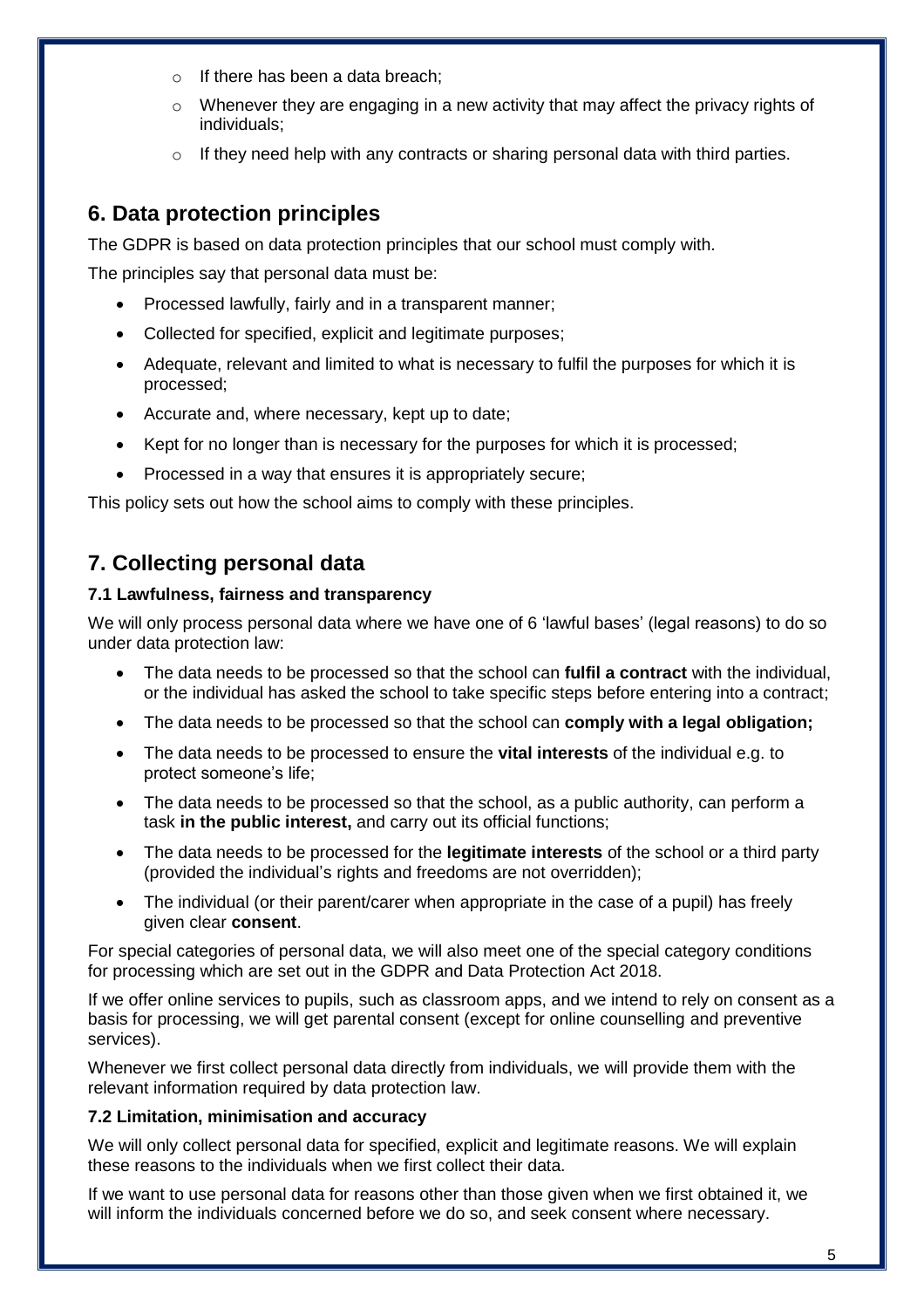Staff must only process personal data where it is necessary in order to do their jobs.

When staff no longer need the personal data they hold, they must ensure it is deleted or anonymised.

## **8. Sharing personal data**

We will not normally share personal data with anyone else, but may do so where:

- There is an issue with a pupil or parent/carer that puts the safety of our staff at risk;
- We need to liaise with other agencies we will seek consent as necessary before doing this;
- Our suppliers or contractors need data to enable us to provide services to our staff and pupils – for example, IT companies. When doing this, we will:
	- $\circ$  Only appoint suppliers or contractors which can provide sufficient guarantees that they comply with data protection law;
	- $\circ$  Establish a data sharing agreement with the supplier or contractor, either in the contract or as a standalone agreement, to ensure the fair and lawful processing of any personal data we share;
	- $\circ$  Only share data that the supplier or contractor needs to carry out their service, and information necessary to keep them safe while working with us.

We will also share personal data with law enforcement and government bodies where we are legally required to do so, including for:

- The prevention or detection of crime and/or fraud;
- The apprehension or prosecution of offenders;
- The assessment or collection of tax owed to HMRC;
- In connection with legal proceedings;
- Where the disclosure is required to satisfy our safeguarding obligations;
- Research and statistical purposes, as long as personal data is sufficiently anonymised or consent has been provided.

We may also share personal data with emergency services and local authorities to help them to respond to an emergency situation that affects any of our pupils or staff.

Where we transfer personal data to a country or territory outside the European Economic Area, we will do so in accordance with data protection law.

## **9. Subject access requests and other rights of individuals**

#### **9.1 Subject access requests**

Individuals have a right to make a 'subject access request' to gain access to personal information that the school holds about them. This includes:

- Confirmation that their personal data is being processed;
- Access to a copy of the data;
- The purposes of the data processing;
- The categories of personal data concerned;
- Who the data has been, or will be, shared with;
- How long the data will be stored for, or if this isn't possible, the criteria used to determine this period;
- The source of the data, if not the individual;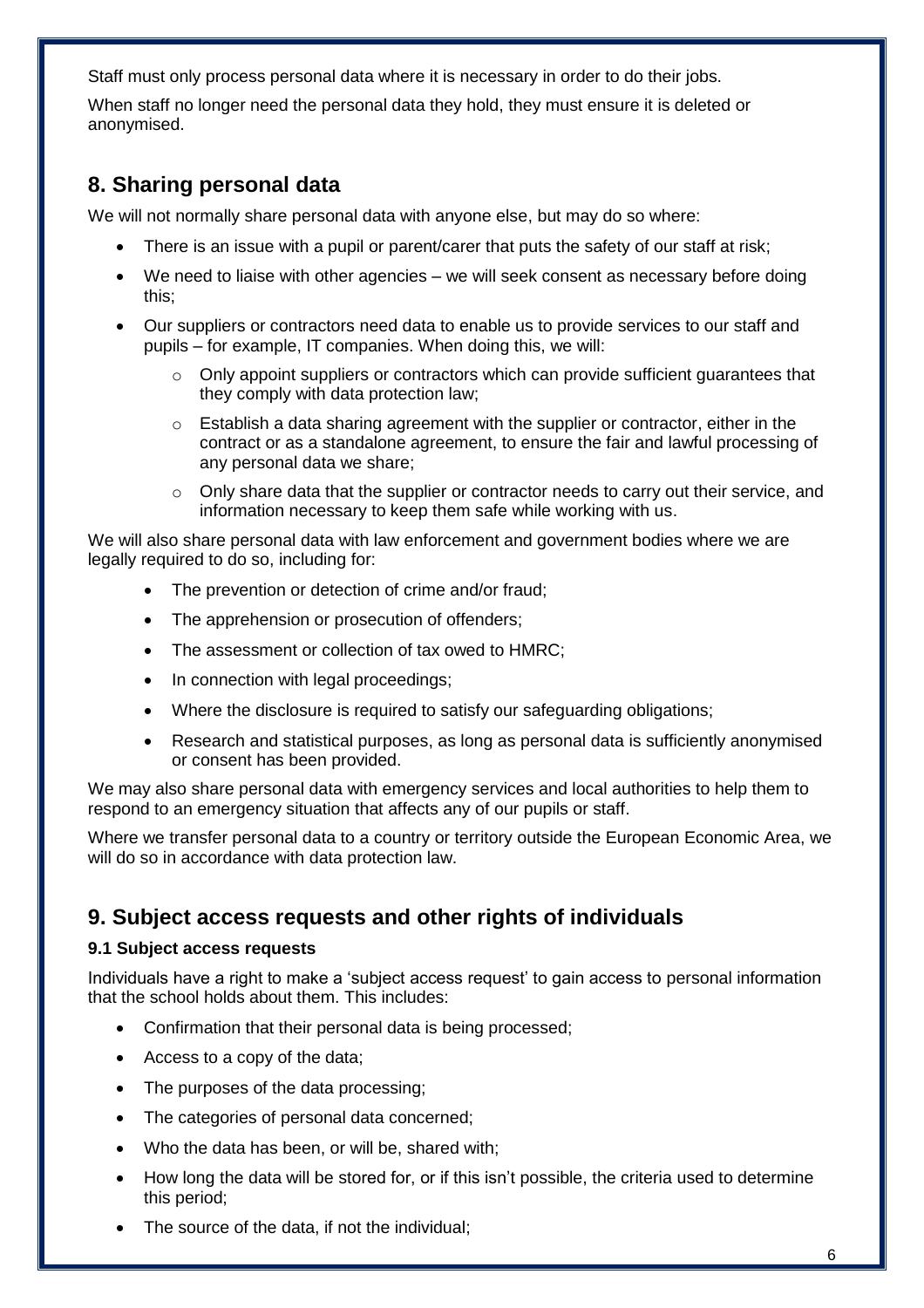Whether any automated decision-making is being applied to their data, and what the significance and consequences of this might be for the individual:

Subject access requests must be submitted in writing, either by letter or email to the DPO. They should include:

- Name of individual;
- Correspondence address;
- Contact number and email address;
- Details of the information requested.

If staff receive a subject access request they must immediately forward it to the DPO.

#### **9.2 Children and subject access requests**

Personal data about a child belongs to that child, and not the child's parents or carers. For a parent or carer to make a subject access request with respect to their child, the child must either be unable to understand their rights and the implications of a subject access request, or have given their consent.

Children below the age of 12 are generally not regarded to be mature enough to understand their rights and the implications of a subject access request. Therefore, most subject access requests from parents or carers of pupils at this age may be granted without the express permission of the pupil. This is not a rule and a pupil's ability to understand their rights will always be judged on a case-by-case basis.

#### **9.3 Responding to subject access requests**

When responding to requests, we:

- May ask the individual to provide 2 forms of identification;
- May contact the individual via phone to confirm the request was made;
- Will respond without delay and within 1 month of receipt of the request;
- Will provide the information free of charge;
- May tell the individual we will comply within 3 months of receipt of the request, where a request is complex or numerous. We will inform the individual of this within 1 month, and explain why the extension is necessary.

We will not disclose information if it:

- Might cause serious harm to the physical or mental health of the pupil or another individual;
- Would reveal that the child is at risk of abuse, where the disclosure of that information would not be in the child's best interests;
- Is contained in adoption or parental order records;
- Is given to a court in proceedings concerning the child.

If the request is unfounded or excessive, we may refuse to act on it, or charge a reasonable fee which takes into account administrative costs.

A request will be deemed to be unfounded or excessive if it is repetitive, or asks for further copies of the same information.

When we refuse a request, we will tell the individual why, and tell them they have the right to complain to the ICO.

#### **9.4 Other data protection rights of the individual**

In addition to the right to make a subject access request (see above), and to receive information when we are collecting their data about how we use and process it (see section 7), individuals also have the right to: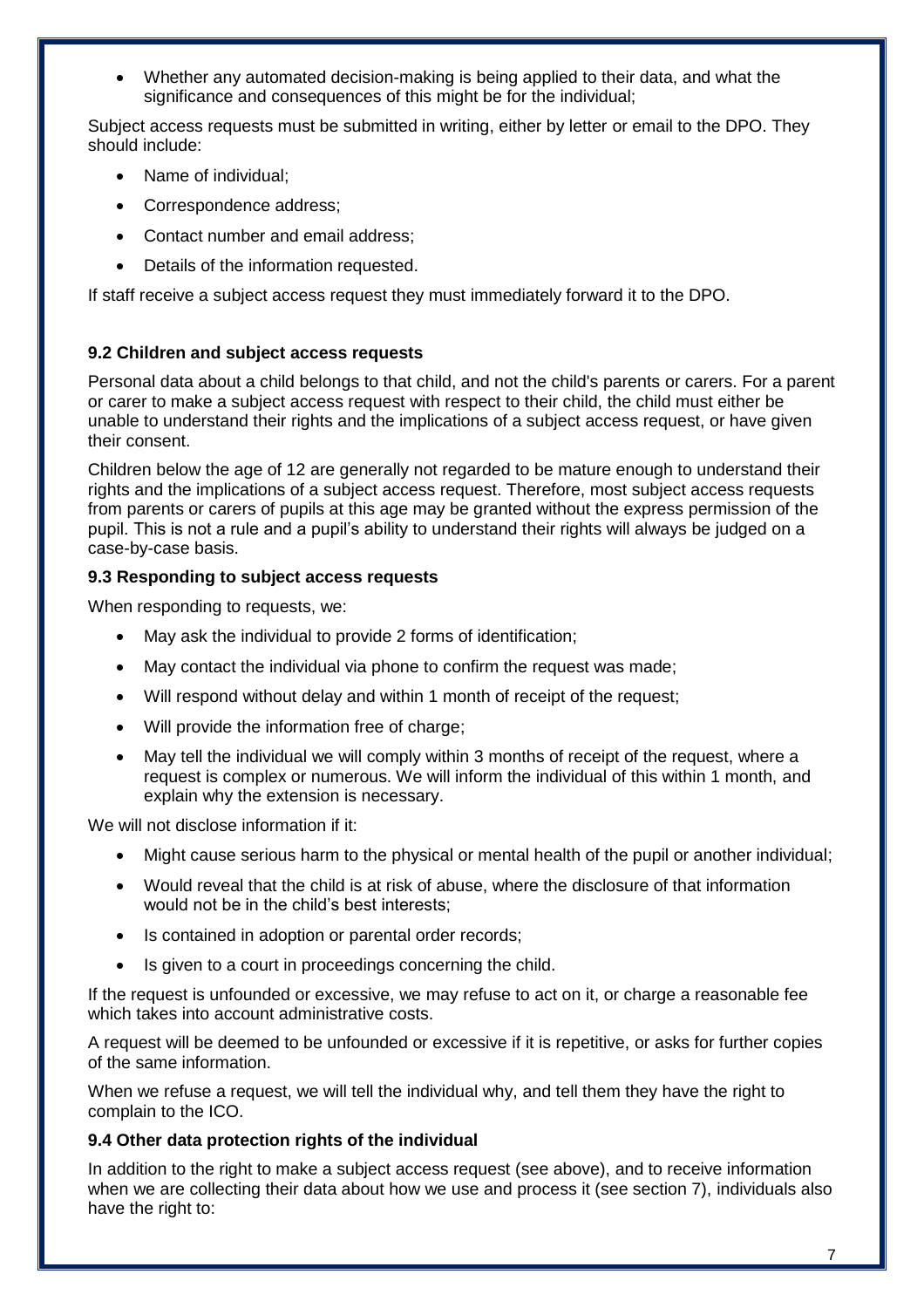- Withdraw their consent to processing at any time;
- Ask us to rectify, erase or restrict processing of their personal data, or object to the processing of it (in certain circumstances);
- Prevent use of their personal data for direct marketing;
- Challenge processing which has been justified on the basis of public interest;
- Request a copy of agreements under which their personal data is transferred outside of the European Economic Area;
- Object to decisions based solely on automated decision making or profiling (decisions taken with no human involvement, that might negatively affect them);
- Prevent processing that is likely to cause damage or distress;
- Be notified of a data breach in certain circumstances;
- Make a complaint to the ICO;
- Ask for their personal data to be transferred to a third party in a structured, commonly used and machine-readable format (in certain circumstances).

Individuals should submit any request to exercise these rights to the DPO. If staff receive such a request, they must immediately forward it to the DPO.

### **10. Parental requests to see the educational record**

Parents, or those with parental responsibility, have a legal right to free access to their child's educational record (which includes most information about a pupil) within 15 school days of receipt of a written request.

## **11. Privacy Notices**

When information is collected about individuals, they must be made aware of the Privacy Notices (see **Appendix 1 and 2**). The Privacy Notice provides information about what, why and how information is processed. You should make yourself aware of the Privacy Notice, which should be read in line with this policy.

# **12. CCTV**

We use CCTV in various locations around the school site to ensure it remains safe. We will adhere to the ICO's [code of practice](https://ico.org.uk/media/for-organisations/documents/1542/cctv-code-of-practice.pdf) for the use of CCTV.

We do not need to ask individuals' permission to use CCTV, but we make it clear where individuals are being recorded. Security cameras are clearly visible and accompanied by prominent signs explaining that CCTV is in use.

Any enquiries about the CCTV system should be directed to Keith Pinney, School Business Manager.

## **13. Photographs and videos**

As part of our school activities, we may take photographs and record images of individuals within our school.

We will obtain written consent from parents/carers for photographs and videos to be taken of their child for communication, marketing and promotional materials. We will clearly explain how the photograph and/or video will be used to both the parent/carer and pupil.

Uses may include:

Within school on notice boards and in school newsletters, etc.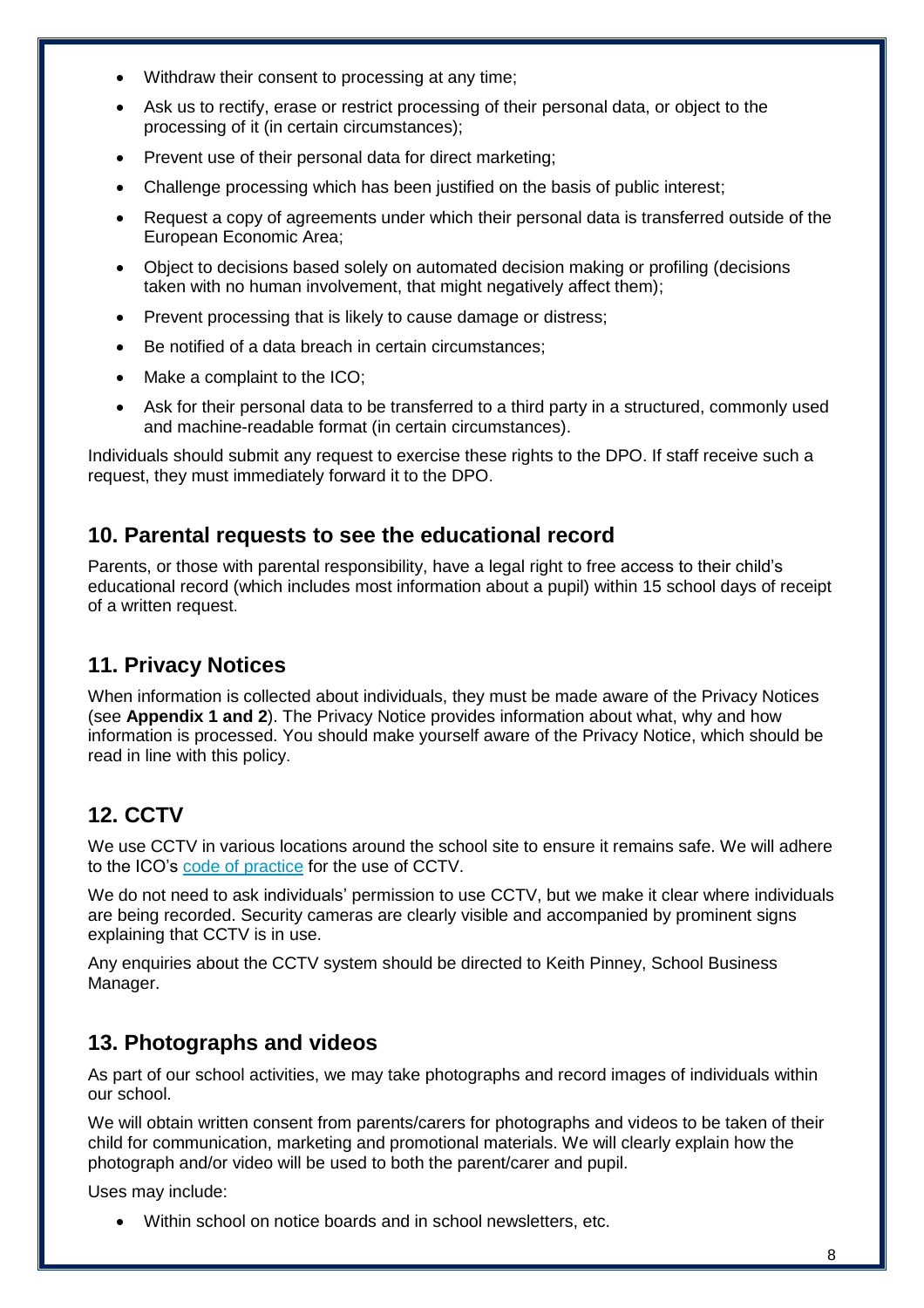- Outside of school by external agencies such as the school photographer, newspapers, Aspire Trust
- Online on our School website

Consent can be refused or withdrawn at any time. If consent is withdrawn, we will delete the photograph or video and not distribute it further.

When using photographs and videos in this way we will not accompany them with any other personal information about the child, to ensure they cannot be identified.

See our child protection and safeguarding policy for more information on our use of photographs and videos.

# **14. Data protection by design and default**

We will put measures in place to show that we have integrated data protection into all of our data processing activities, including:

- Appointing a suitably qualified DPO, and ensuring they have the necessary resources to fulfil their duties and maintain their expert knowledge;
- Only processing personal data that is necessary for each specific purpose of processing, and always in line with the data protection principles set out in relevant data protection law (see section 6);
- Completing privacy impact assessments where the school's processing of personal data presents a high risk to rights and freedoms of individuals, and when introducing new technologies (the DPO will advise on this process);
- Integrating data protection into internal documents including this policy, any related policies and privacy notices;
- Regularly training members of staff on data protection law, this policy, any related policies and any other data protection matters; we will also keep a record of attendance;
- Regularly conducting reviews and audits to test our privacy measures and make sure we are compliant;
- Maintaining records of our processing activities, including:
	- o For the benefit of data subjects, making available the name and contact details of our school and DPO and all information we are required to share about how we use and process their personal data (via our privacy notices)
	- $\circ$  For all personal data that we hold, maintaining an internal record of the type of data, data subject, how and why we are using the data, any third-party recipients, how and why we are storing the data, retention periods and how we are keeping the data secure

# **15. Data security and storage of records**

We will protect personal data and keep it safe from unauthorised or unlawful access, alteration, processing or disclosure, and against accidental or unlawful loss, destruction or damage.

In particular:

- Paper-based records and portable electronic devices, such as laptops and hard drives that contain personal data are kept under lock and key when not in use;
- Papers containing confidential personal data must not be left on office and classroom desks, on staffroom tables, pinned to notice/display boards, or left anywhere else where there is general access;
- Where personal information needs to be taken off site, staff must protect it and keep it with them at all times;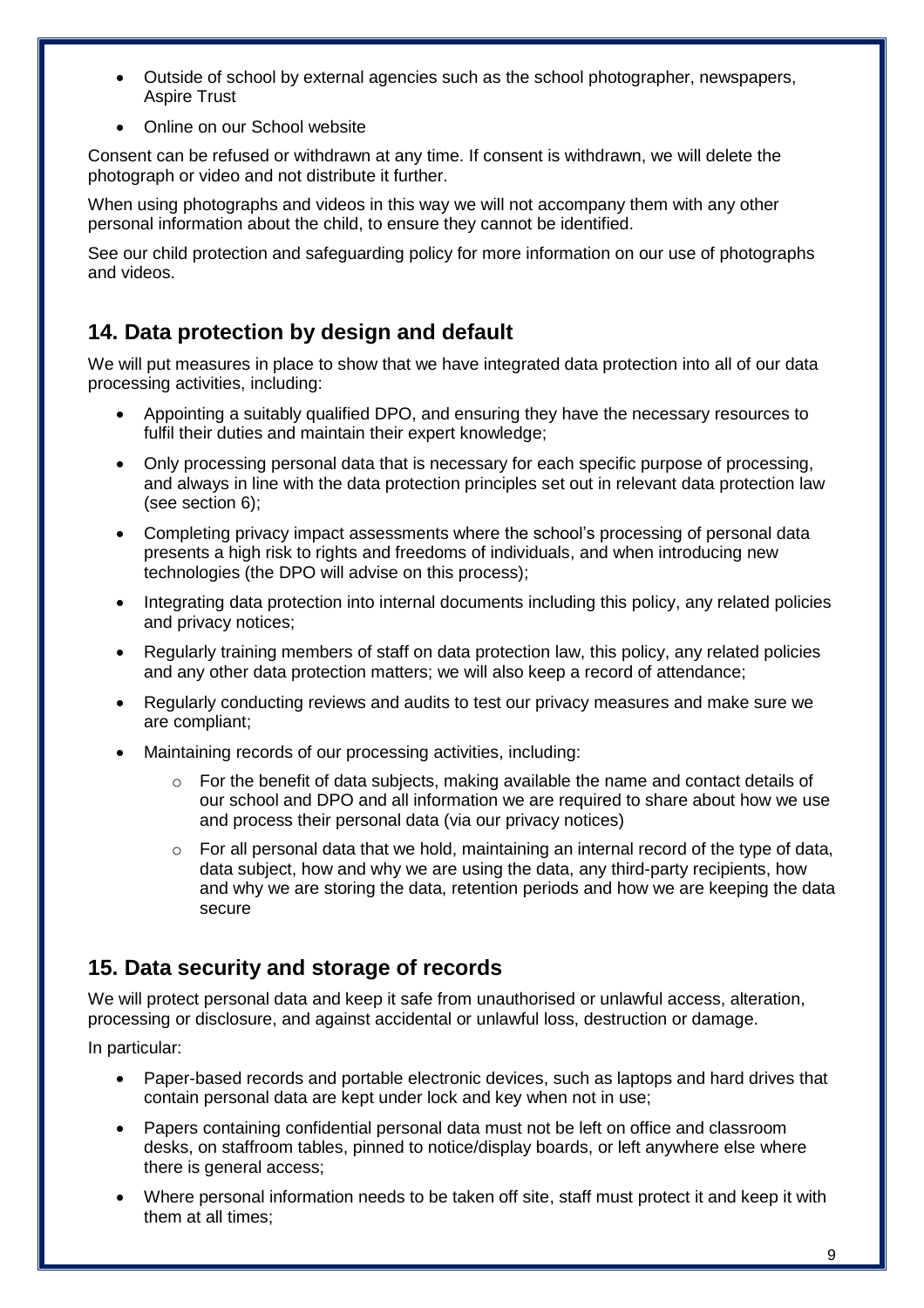- Passwords that are at least 8 characters long containing letters and numbers are used to access school computers, laptops and other electronic devices. Staff and pupils are reminded to change their passwords at regular intervals;
- Encryption software is used to protect all portable devices and removable media, such as laptops and USB devices;
- Staff, pupils or governors who store personal information on their personal devices are expected to follow the same security procedures as for school-owned equipment (see our Acceptable Use policy)
- Where we need to share personal data with a third party, we carry out due diligence and take reasonable steps to ensure it is stored securely and adequately protected (see section 8).

# **16. Disposal of records**

Personal data that is no longer needed will be disposed of securely. Personal data that has become inaccurate or out of date will also be disposed of securely, where we cannot or do not need to rectify or update it.

For example, we will shred paper-based records, and overwrite or delete electronic files. We may also use a third party to safely dispose of records on the school's behalf. If we do so, we will require the third party to provide sufficient guarantees that it complies with data protection law.

# **17. Personal data breaches**

The school will make all reasonable endeavours to ensure that there are no personal data breaches.

In the unlikely event of a suspected data breach, we will follow the procedure set out in **Appendix 3** and complete the reporting form found in **Appendix 4.**

When appropriate, we will report the data breach to the ICO within 72 hours. Such breaches in a school context may include, but are not limited to:

- A non-anonymised dataset being published on the school website which shows the exam results of pupils eligible for the pupil premium;
- Safeguarding information being made available to an unauthorized person;
- The theft of a school laptop containing non-encrypted personal data about pupils.

# **18. Training**

All staff and governors are provided with data protection training as part of their induction process.

Data protection will also form part of continuing professional development, where changes to legislation, guidance or the school's processes make it necessary.

## **19. Monitoring arrangements**

The DPO is responsible for monitoring and reviewing this policy.

This policy will be reviewed and updated if necessary when the Data Protection Bill receives royal assent and becomes law (as the Data Protection Act 2018) – if any changes are made to the bill that affect our school's practice. Otherwise, or from then on, this policy will be reviewed **every 2 years** and shared with the full governing board.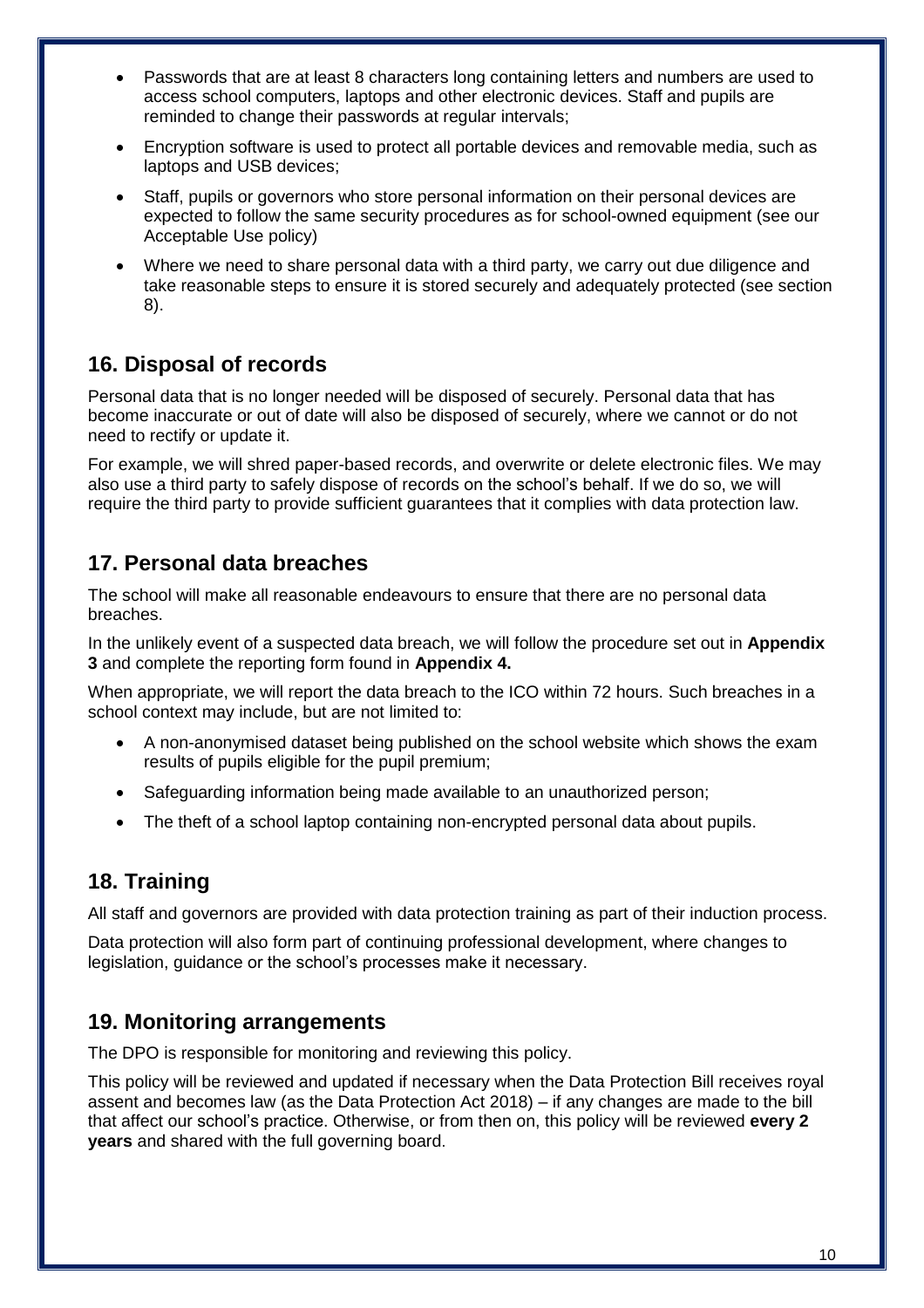# **20. Links with other policies**

This data protection policy is linked to our:

- Freedom of information policy
- Child protection and safeguarding policy
- Acceptable Use policy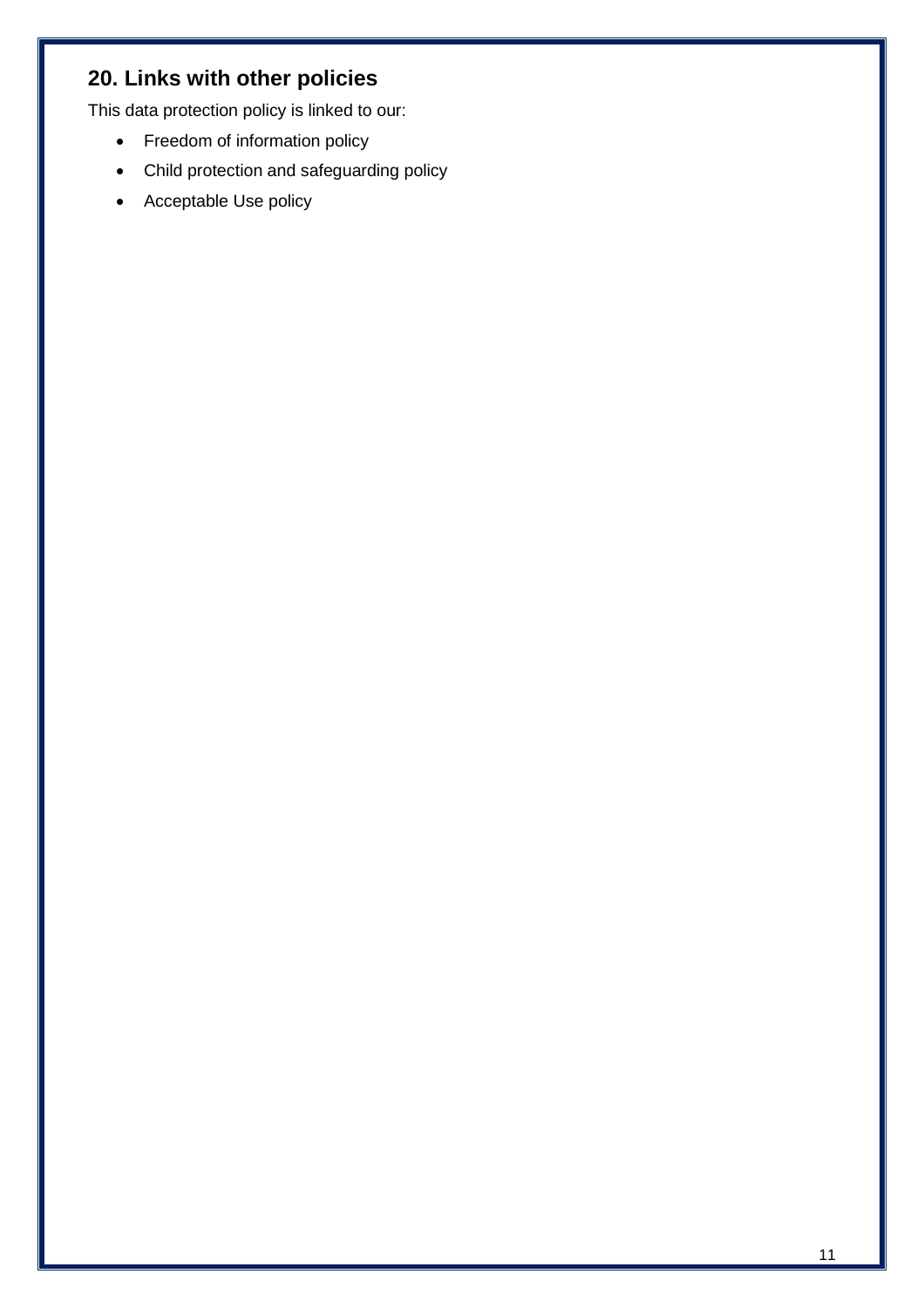# **Appendix 1: Privacy Notice (Staff)**



## **Privacy Notice (Staff) How we use School Workforce information**

### **Introduction**

1. This notice is to help you understand **how** and **why** we collect personal information about you and **what** we do with that information. It also explains the decisions that you can make about your own information.

2. Cantell School is ultimately responsible for how the School handles your personal information. In this privacy notice, we use the term School to mean Cantell School.

3. If you have any questions about this notice, please contact the Data Protection Officer (DPO), Keith Pinney, School Business Manager.

4. This notice is aimed at all staff (including Governors, volunteers and certain contractors), Supply/agency staff and applicants for employment vacancies. This privacy notice does not form part of your contract of employment and the School may amend this notice at any time.

### **What is personal information?**

5. Personal information is information which is about you and from which you can be identified.

6. This includes your contact details, next of kin and financial information. We may also hold information such as your religion or ethnic group. CCTV, photos and video recordings of you are also personal information.

### **What personal information does the School hold about you and how is this obtained?**

7. We set out below examples of the personal information the School holds about you and where this personal information comes from.

8. Information about you is gathered during the recruitment process:

Such as information about your education, qualifications and professional achievements;

You will provide certain information to us, for example, on your application form and during any interviews;

We may obtain information from publicly available sources such as your social media profiles;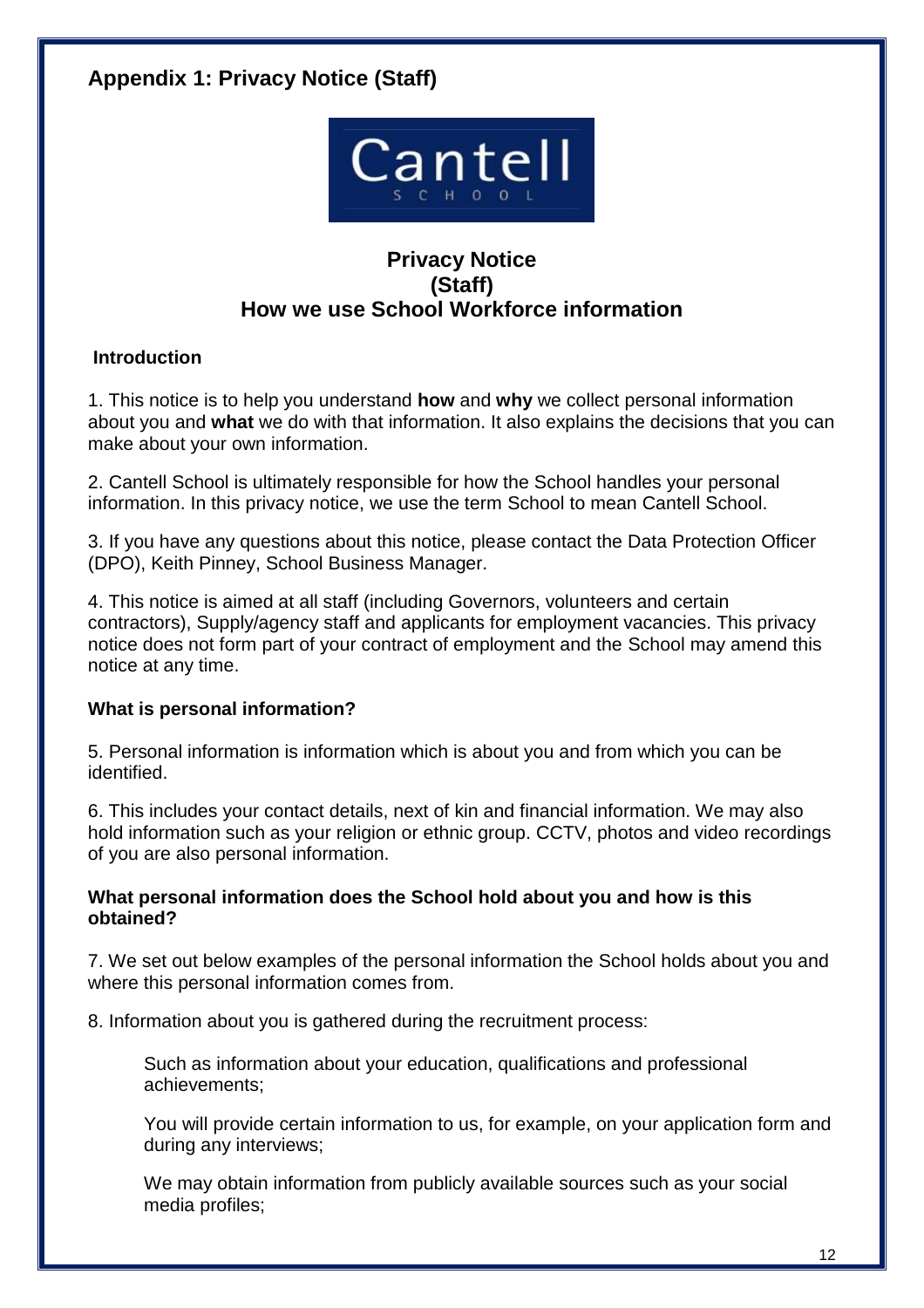We will receive your personal information (from you and third parties) when we carry out pre-employment checks, for example, when we receive references, confirmation of your fitness to work, your right to work in the UK and criminal records checks.

9. We will hold information about your job performance. This includes information about skills, achievements, career progression, performance and disciplinary related matters and information relating to the School's appraisal procedure.

10. We hold and use your financial information, such as, your bank details, your salary and pension details.

11. We will hold information about any physical or mental health condition you may have, which is disclosed to the School during the recruitment process or at any stage during your employment.

12. We will hold information about any protected characteristics you may have (e.g. a disability) which you provide, for example on the Equal Opportunities Monitoring Form.

13. Your personal information may be created internally by the School during the course of your employment. An email from the Head to a member of staff complimenting them on class management would be an example of this.

14. Your personal information may be acquired from outside of the School such as from Occupational Health practitioners or from public authorities such as the Police or the Local Authority Designated Officer.

15. Pupils may provide us with your personal information, for example, if a pupil emails their tutor to say how much you are helping them with their work.

### **Why does the School use your personal information?**

16. We commonly use personal information for:

Ensuring that we provide a safe and secure work environment;

Providing employment services (such as payroll and references);

Providing training and support;

Protecting and promoting the Schools' interests and objectives (including fundraising);

Personnel, administrative and management purposes and to enable us to meet our legal obligations as an employer. For example, to pay staff and to monitor their performance;

Safeguarding and promoting the welfare of all staff and pupils;

Fulfilling our contractual and other legal obligations.

17. Some specific examples of when the School uses your personal information are set out below:

We use your personal information to consider your suitability to work in your role at the School;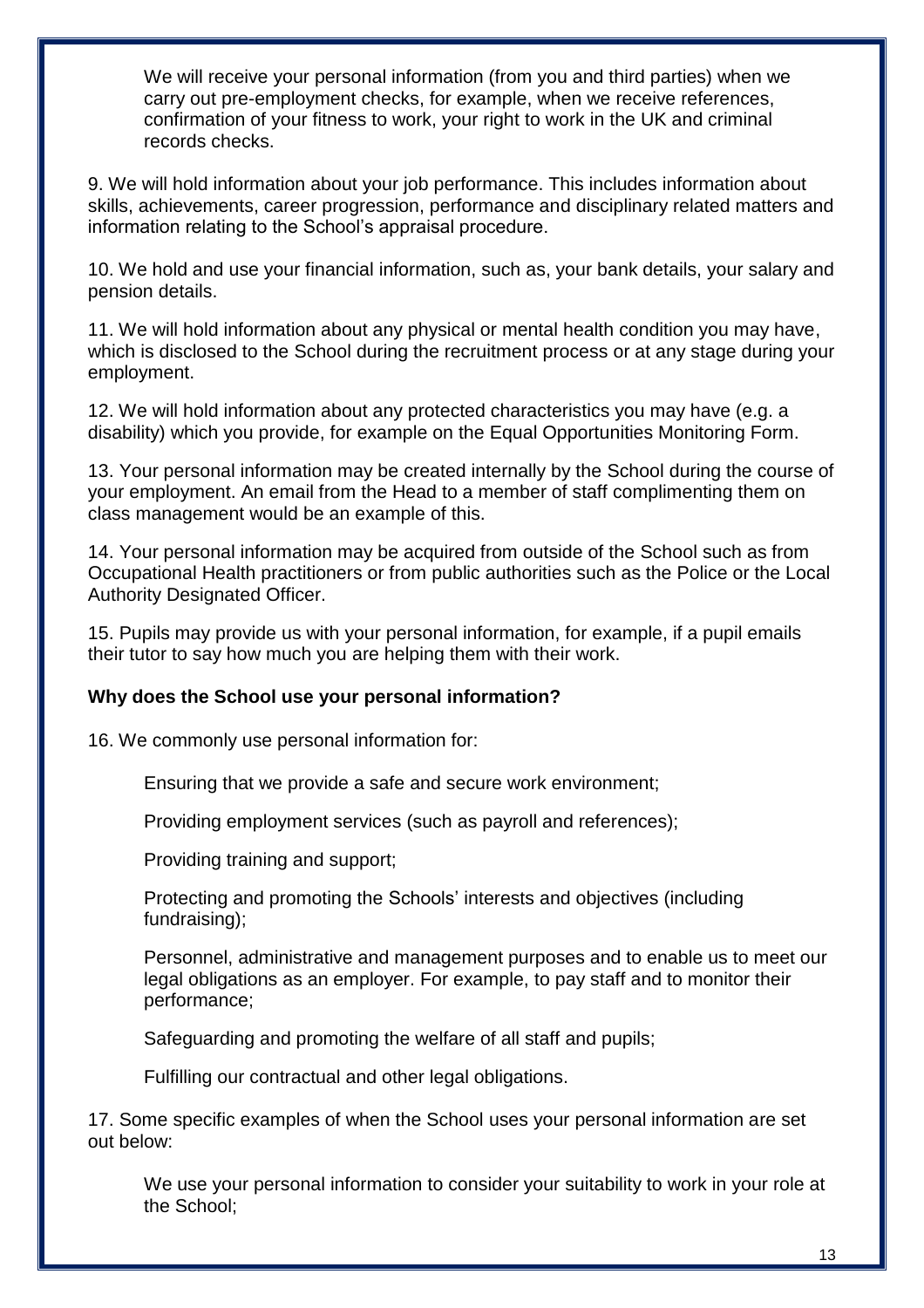We will check that you have the right to work in the UK by reviewing your identification documents and keeping copies on your personnel file;

We may use your personal information in addressing performance or disciplinary concerns;

We will use information relating to any medical condition you may have in order to verify fitness to work, monitor sickness absence and comply with our duty of care towards you;

We may use your information when dealing with complaints and grievances (e.g. from other staff and parents);

We may use information about you and photographs and video recordings of you for marketing and promotion purposes including in School publications, in social media and on the School website;

We may use your information to enable the development of a comprehensive picture of the workforce and how it is deployed;

We may use your information to inform the development of recruitment and retention policies;

We may also allow external publication of certain media where appropriate (for example, a photograph or article in a local newspaper);

We may also make recordings for teaching purposes, for example, recording a drama lesson to provide feedback to you or pupils. We may also record lessons for pupils who were not able to attend in person;

We use CCTV recordings for the purposes of crime prevention and investigation and also in connection with our obligation to safeguard the welfare of pupils, staff and visitors to the School site;

The School regularly monitors and accesses its' IT system for purposes connected with the operation of the School. The IT system includes any hardware, software, email account, computer, and device or telephone provided by the School or used for School business. The School may also monitor staff use of the telephone system and voicemail messages. Staff should be aware that the School may monitor the contents of a communication (such as the contents of an email).

The purposes of such monitoring and accessing include:

To help the School with its day to day operations. For example, if a member of staff is on holiday or is off sick, their email account may be monitored in case any urgent emails are received;

To check staff compliance with the School policies and procedures and to help the School fulfil its legal obligations. For example, to investigate allegations that a member of staff has been using their email account to send abusive or inappropriate messages.

Monitoring may be carried out on a random basis or it may be carried out in response to a specific incident or concern.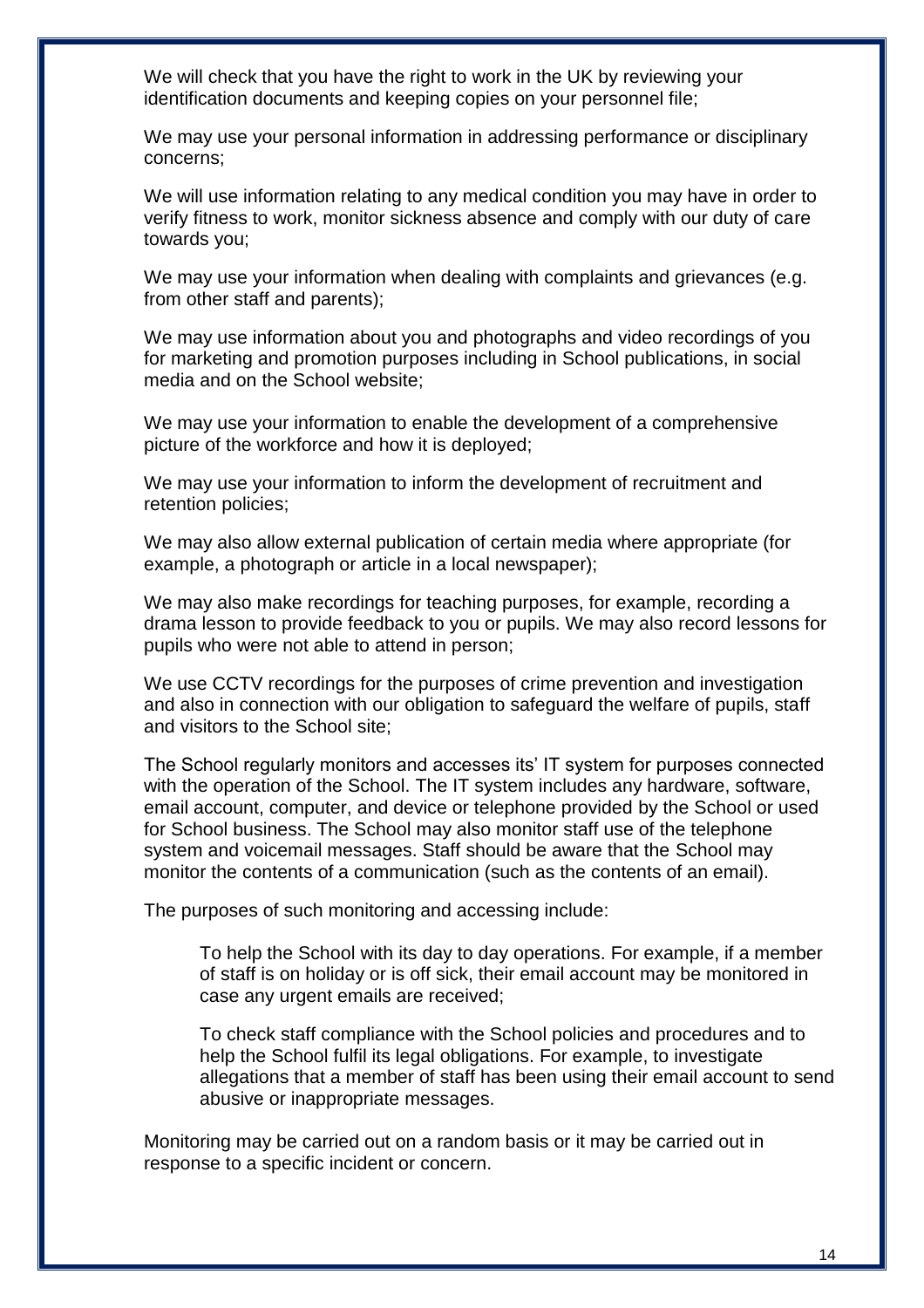The School may use software which automatically monitors the IT system (for example, it would raise an alert if a member of Staff visited a blocked website or sent an email containing an inappropriate word or phrase).

The monitoring is carried out by the School. If anything of concern is revealed as a result of such monitoring, then this information may be shared with the Headteacher/Line Manager and this may result in disciplinary action. In exceptional circumstances concerns may need to be referred to external agencies such as the Police.

### **How does the School share staff personal information with third parties?**

18. We may need to share your information with the Disclosure and Barring Service (**DBS**) or the National College for Teaching and Leadership (**NCTL**) when carrying out safer recruitment checks or in making a referral to the DBS or the NCTL.

19. We may need to share your information with UK Visas and Immigration **(UKVI)** in order to sponsor you as an employee if you are from outside of the European Economic Area and to meet the School's sponsorship duties.

20. Occasionally we may use consultants, experts and other advisors (including legal advisors) to assist us in fulfilling our obligations and to help run the School properly. We might need to share your information with them if this is relevant to the work they carry out.

21. In accordance with our legal obligations, we may share information with Ofsted, for example, during the course of an inspection and may need to share your information with the Department for Education.

22. We may share some of your information with our insurance company or benefits providers, for example, where there is a serious incident.

23 If the School is dealing with a complaint or grievance (e.g. from a parent) we may share your information with other parties, for example, the appropriate staff at the School, the parents making the complaint and governors.

24. We may share your information with individuals connected to the School who are exercising their data protection rights, for example, when responding to a Subject Access Request.

25. We may share personal information about staff with the relevant statutory agencies who may need this information to investigate allegations of misconduct.

26. We may need to share your information with the police for the prevention and investigation of crime and the prosecution of offenders.

27. CCTV recordings may be disclosed to third parties such as the police.

28. We may share your information with parents and pupils where this is related to your professional duties.

29. We may need to share your information if there is an emergency, for example, if you are hurt in an accident.

30. We sometimes use contractors to handle personal information on our behalf. The following is an example:

Strictly Education – our Payroll Provider.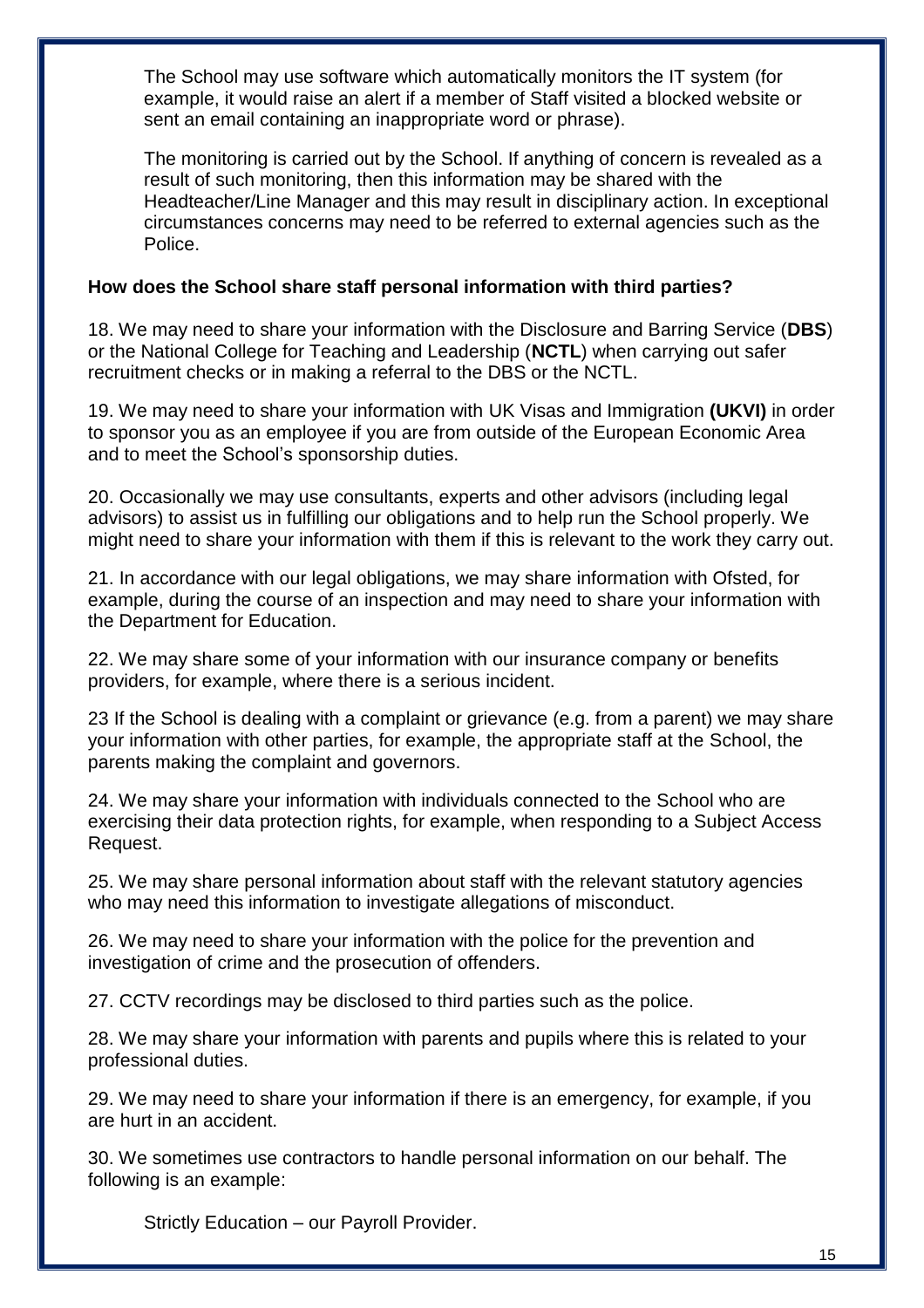### **For how long does the School keep staff personal information?**

31. We keep your information for as long as we need to in relation to your employment. We will keep some information after you have left the School in case this is needed, for example, in relation to our legal obligations and provide references.

#### **Processing in line with your rights**

32. From May 2018 data protection legislation gives you a number of rights regarding your information. Some of these are new rights whilst others build on your existing rights. Your rights are as follows:

If information is incorrect you can ask us to correct it;

You can also ask what information we hold about you and be provided with a copy. We will also give you extra information, such as why we use this information about you, where it came from and what types of people we have sent it to;

You can ask us to delete the information that we hold about you in certain circumstances. For example, where we no longer need the information;

You can ask us to send you, or another organisation, certain types of information about you in a format that can be read by computer;

Our use of information about you may be restricted in some cases. For example, if you tell us that the information is inaccurate we can only use it for limited purposes while we check its accuracy.

You also have the right to:

Object to processing of personal data that is likely to cause, or is causing, damage or distress;

Prevent processing for the purpose of direct marketing;

Object to decisions being taken by automated means;

In certain circumstances, have inaccurate personal data rectified, blocked, erased or destroyed; and claim compensation for damaged caused by a breach of the Data Protection regulations.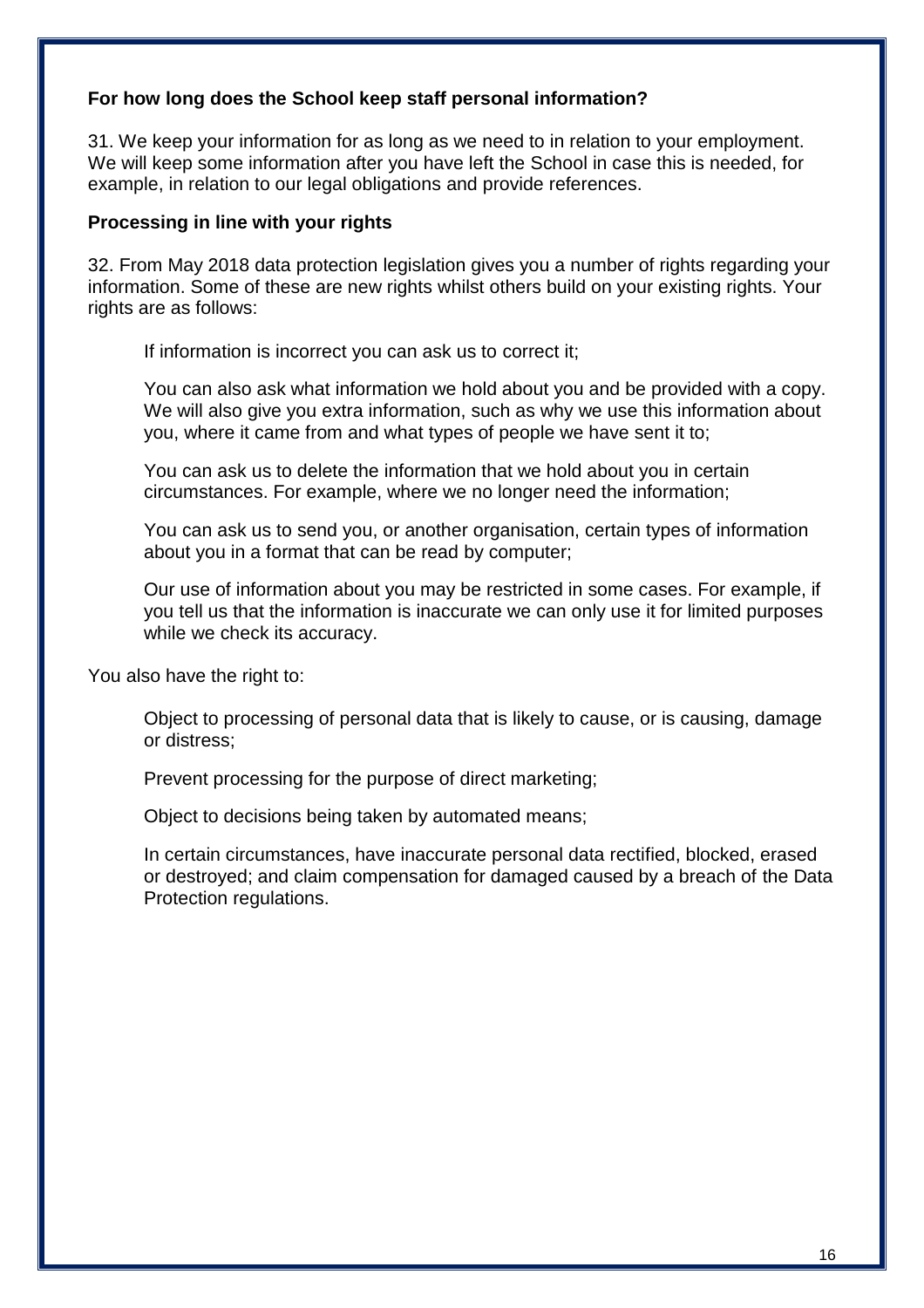### **Our legal grounds for using your information**

33. This section contains information about the legal basis that we are relying on when handling your information as described above.

#### Contractual obligation

We will need to use your information in order to comply with our contractual obligations. For example:

We need your name and bank details so that we can pay you your salary;

We may need to provide your personal information to a pension provider;

We also need to use your personal information to provide contractual benefits.

#### Legal obligation

We have to comply with various laws and this entitles us to use your information where necessary. For example:

We have to make sure that you have the right to work in the UK;

To fulfil our duty of care to you and your colleagues;

We have to fulfil our safeguarding duties towards pupils;

 We may be legally obliged to disclose your information to third parties such as the DBS, local authorities or the police.

#### Performance of a task carried out in the public interest

We use your information for a variety of reasons in the public interest, for example:

 Facilitating our teaching requirements, for example, to help us decide which member of staff will teach a particular class based on skills, experience, qualifications etc.;

 Looking after your welfare and development and the welfare and development of others;

Safeguarding and promoting the welfare of our pupils;

 Ensuring the security of the School site, which may involve issuing you with a photocard;

Making sure that you are complying with your employment obligations;

If you object to us using your information when we are relying on the grounds above please speak to the DPO.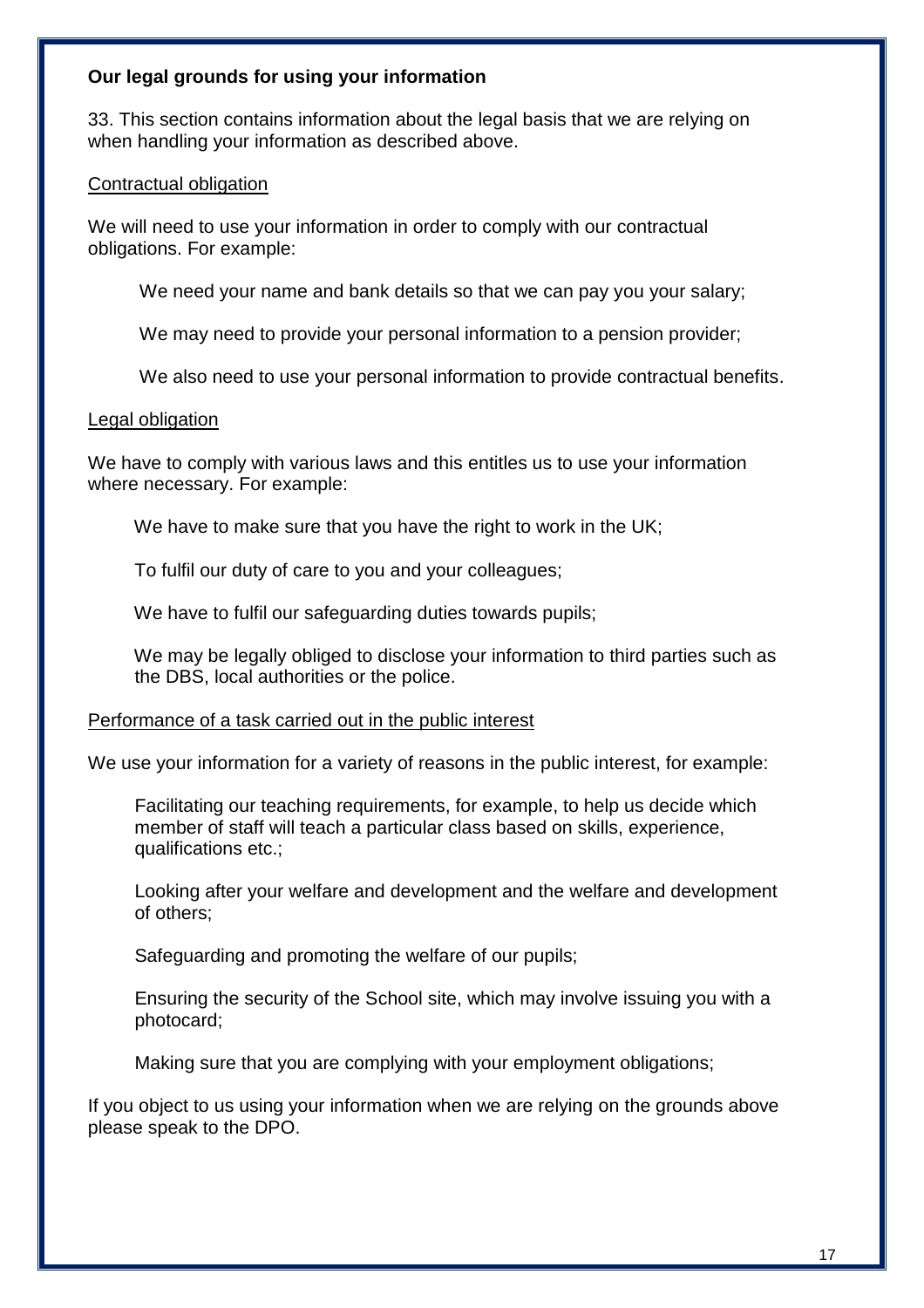34. The School must also comply with an additional condition where it processes special categories of personal information. These special categories are as follows: personal information revealing racial or ethnic origin, political opinions, religious or philosophical beliefs, trade union membership, genetic information, biometric information, health information, and information about sex life or orientation. The grounds that we are relying on to process special categories of personal data are set out below:

### Employment, social security and social protection

The processing is necessary for the purposes of carrying out the obligations and exercising specific rights of the staff in the field of employment, social security or social protection.

### Vital interests

To protect the vital interests of any person where that person cannot give consent, for example, if they are seriously hurt and are unconscious.

#### Legal claims

The processing is necessary for the establishment, exercise or defence of legal claims. This allows us to share information with our legal advisors and insurers.

#### Medical purposes

This includes medical treatment and the management of healthcare services.

35. We may ask for your consent to use your information in certain ways. If we ask for your consent to use your personal information you can take back this consent at any time. Any use of your information before you withdraw your consent remains valid. Please speak to the DPO if you would like to withdraw any consent given. In some cases, we will rely on more than one of the grounds above for a particular use of your information. For example, we may rely on legitimate interests and public interest grounds when using your information to safeguard our pupils.

### **Further information**

36. **Contact:** If you would like any further information about anything within this notice please contact the School's Data Protection Officer, Keith Pinney, School Business Manager.

37. Please speak to the Data Protection Officer if:

You object to us using your information for marketing purposes e.g. to send you information about school events;

You would like us to update the information we hold about you;

You would prefer that certain information is kept confidential.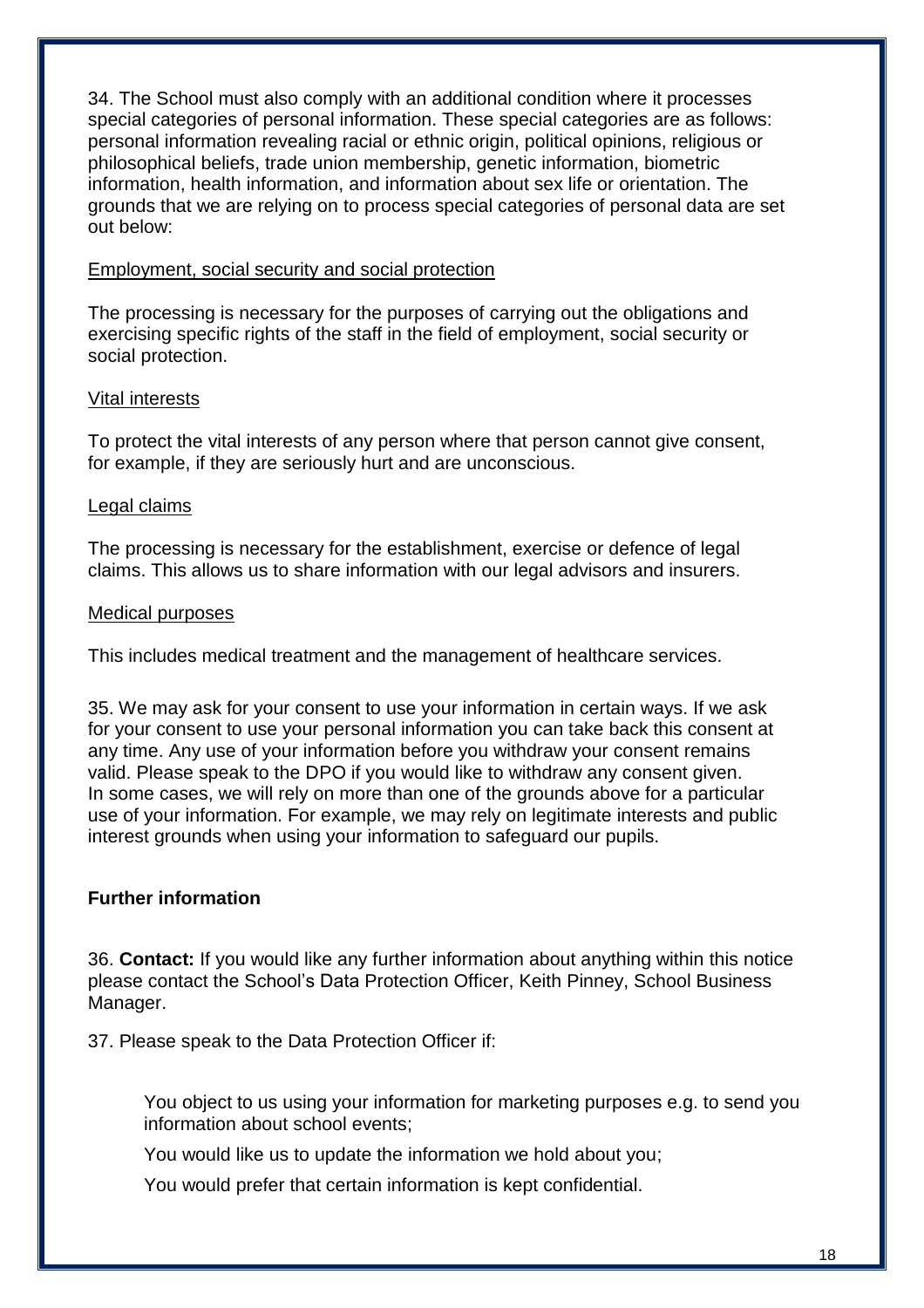38. **If you have a concern about the way we are collecting or using your personal data, we ask that you raise your concern with us, in the first instance with the DPO, secondly with the Headteacher and lastly with the Chair of Governors, but if you consider that we have not acted properly when using your personal information, or responded adequately to your concerns, you may contact the Information Commissioner's Office at ico.org.uk.**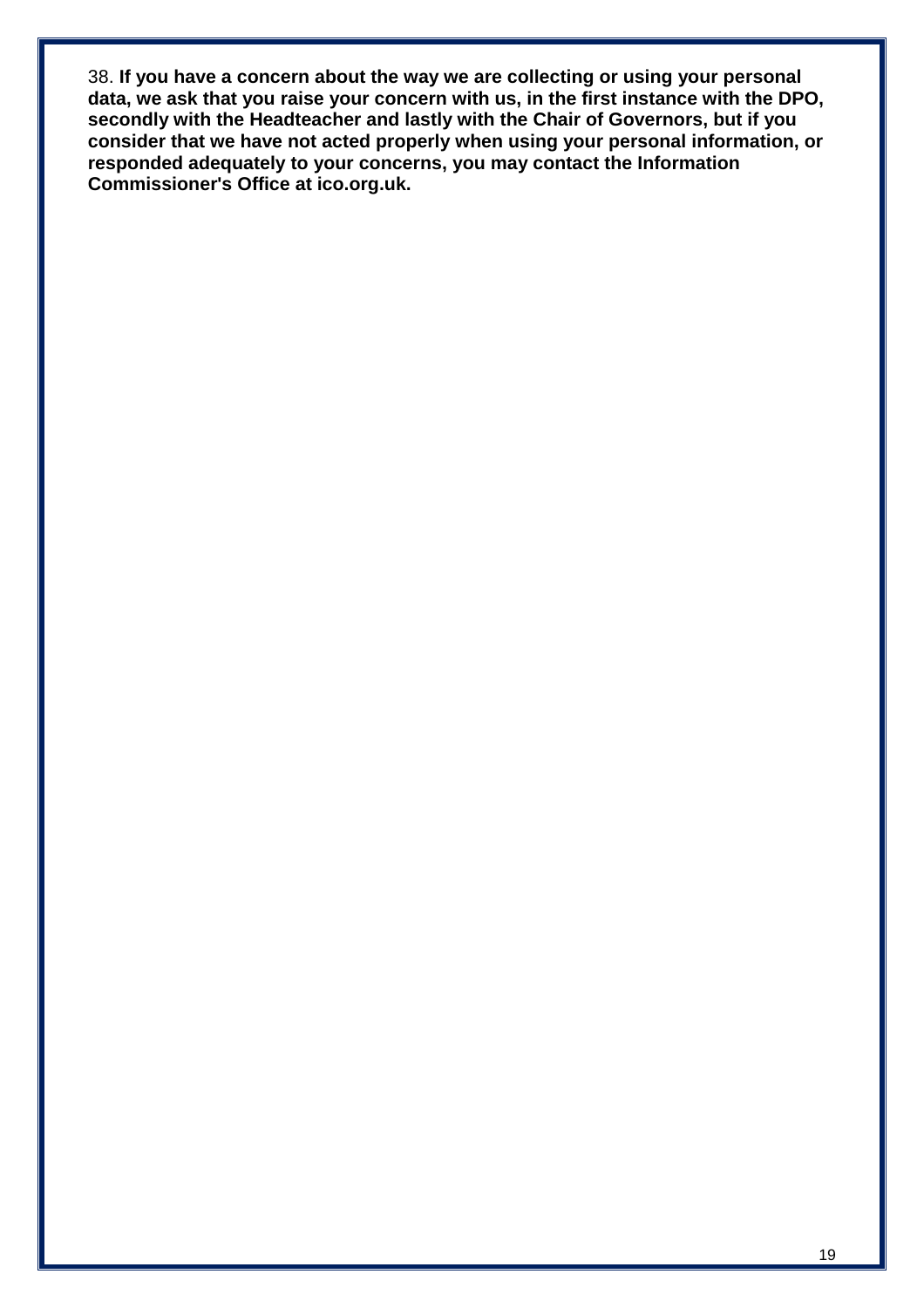# **Appendix 2: Privacy Notice (Pupils)**



# **Privacy Notice (How we use pupil information)**

Under Data Protection law, individuals have a right to be informed about how the School uses any personal data that we hold about them. We comply with this right by providing access to 'privacy notices' where we are processing personal data.

This privacy notice explains how we collect, store and use personal data about pupils.

We, Cantell School, Violet Road, Southampton, Hants SO16 3GJ are the 'data controller' for the purposes of data protection law.

Our Data Protection Officer is Keith Pinney, School Business Manager (see 'Contact us' below).

#### **Why do we collect and use pupil information?**

We collect and use pupil information under:

General Data Protection Regulation (EU) 2016/679 (from 25<sup>th</sup> May 2018)

- Article  $6(1)(e)$  the processing is necessary for the performance of a task carried out in the public interest or in the exercise of official authority vested in the controller.
- Article  $9(2)(q)$  the processing is necessary for reasons of substantial public interest.

We use the pupil data:

- to support pupil learning;
- to monitor and report on pupil progress;
- to assess pupils;
- to provide appropriate pastoral care;
- to protect pupil welfare and carry out safeguarding activities;
- to assess the quality of our services;
- to comply with the law regarding data sharing.

#### **The categories of pupil information that we collect, hold and share include:**

- Personal information (such as name, unique pupil number, address, date of birth, identification documents);
- Characteristics (such as ethnicity, language, nationality, country of birth and free school meal eligibility);
- Attendance information (such as sessions attended, number of absences and absence reasons);
- Eligibility information, such as for Free School Meals and Pupil Premium;
- Academic progress / assessment data;
- Relevant medical information;
- Special Educational Needs information;
- Exclusions / behavioural information;
- Safeguarding information;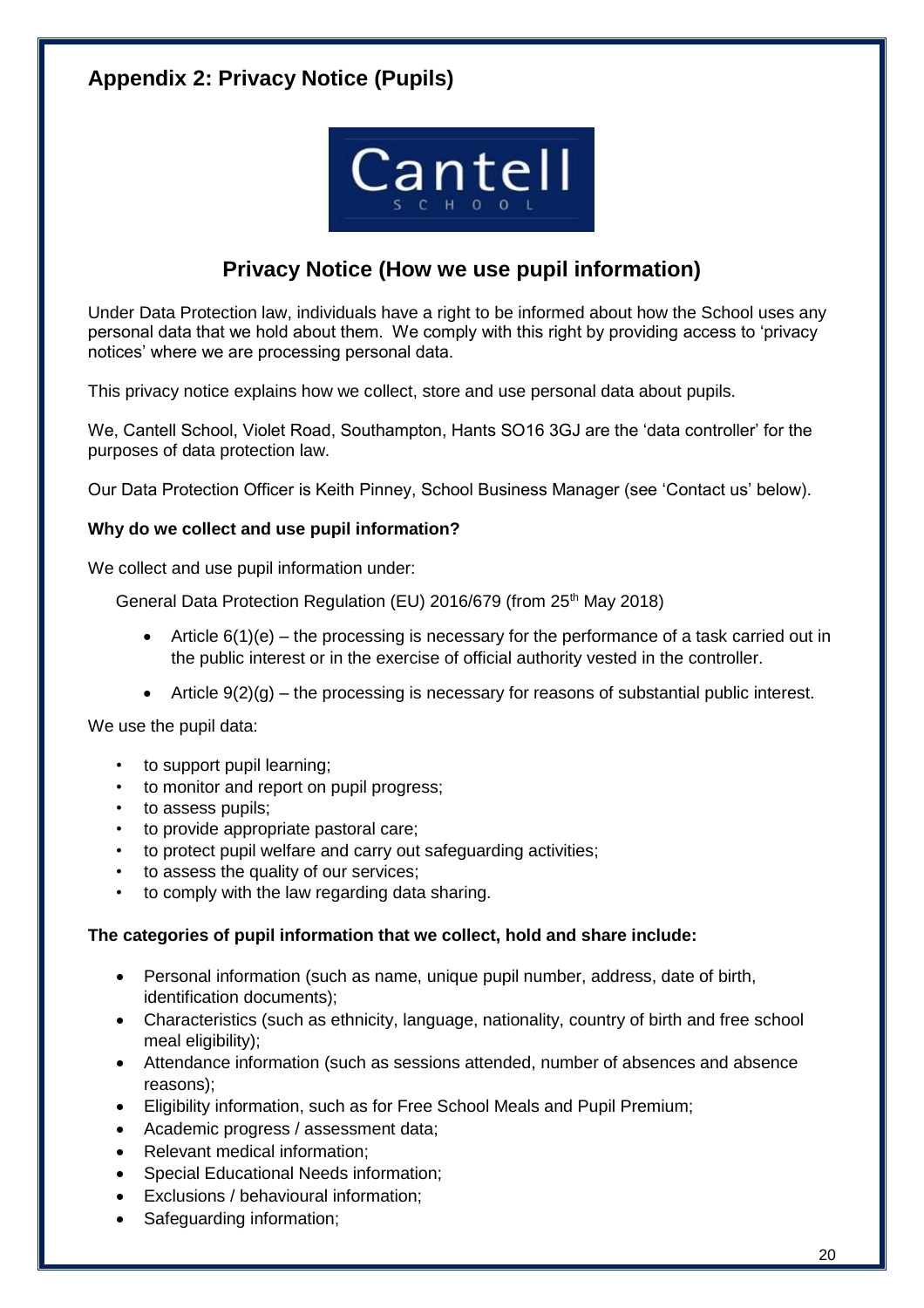- Fingerprints for those who wish to be included in the Cashless Catering system;
- Photographs, CCTV images and videos.

#### **Collecting pupil information**

Whilst the majority of pupil information you provide to us is mandatory, some of it is provided to us on a voluntary basis in support of exercising our official tasks. In order to comply with the General Data Protection Regulation, we will inform you whether you are required to provide certain pupil information to us or if you have a choice in this.

#### **Storing pupil data**

We keep personal information about pupils while they are attending our school. We may also keep it beyond their attendance at our school in accordance with the Southampton City Council Records and Retention Schedule: [http://www.southampton.gov.uk/Images/RRRS-version-9.000\\_tcm63-](http://www.southampton.gov.uk/Images/RRRS-version-9.000_tcm63-389236.pdf) [389236.pdf](http://www.southampton.gov.uk/Images/RRRS-version-9.000_tcm63-389236.pdf)

#### **Who do we share pupil information with?**

We do not share information about pupils with any third party without consent unless the laws and our policies allow us to do so.

Where it is legally required, or necessary (and it complies with data protection law) we may share pupil information with:

- Schools / other education providers;
- our Local Authority;
- the Department for Education (DfE);
- the NHS;
- other Local Authorities;
- our regulator (Ofsted);
- Police forces, courts and tribunals.

For further details, please see "Why do we collect and use pupil information?" above.

#### **Why we share pupil information**

We do not share information about our pupils with anyone without consent unless the law and our policies allow us to do so.

We share pupils' data with the Department for Education (DfE) on a statutory basis. This data sharing underpins school funding and educational attainment policy and monitoring.

We are required to share information about our pupils with our Local Authority (LA) and the Department for Education (DfE) under section 3 of The Education (Information about Individual Pupils) (England) Regulations 2013.

#### **Data collection requirements:**

To find out more about the data collection requirements placed on us by the Department for Education (for example; via the school census) go to [https://www.gov.uk/education/data-collection](https://www.gov.uk/education/data-collection-and-censuses-for-schools)[and-censuses-for-schools.](https://www.gov.uk/education/data-collection-and-censuses-for-schools)

#### **The National Pupil Database (NPD)**

The NPD is owned and managed by the Department for Education and contains information about pupils in schools in England. It provides invaluable evidence on educational performance to inform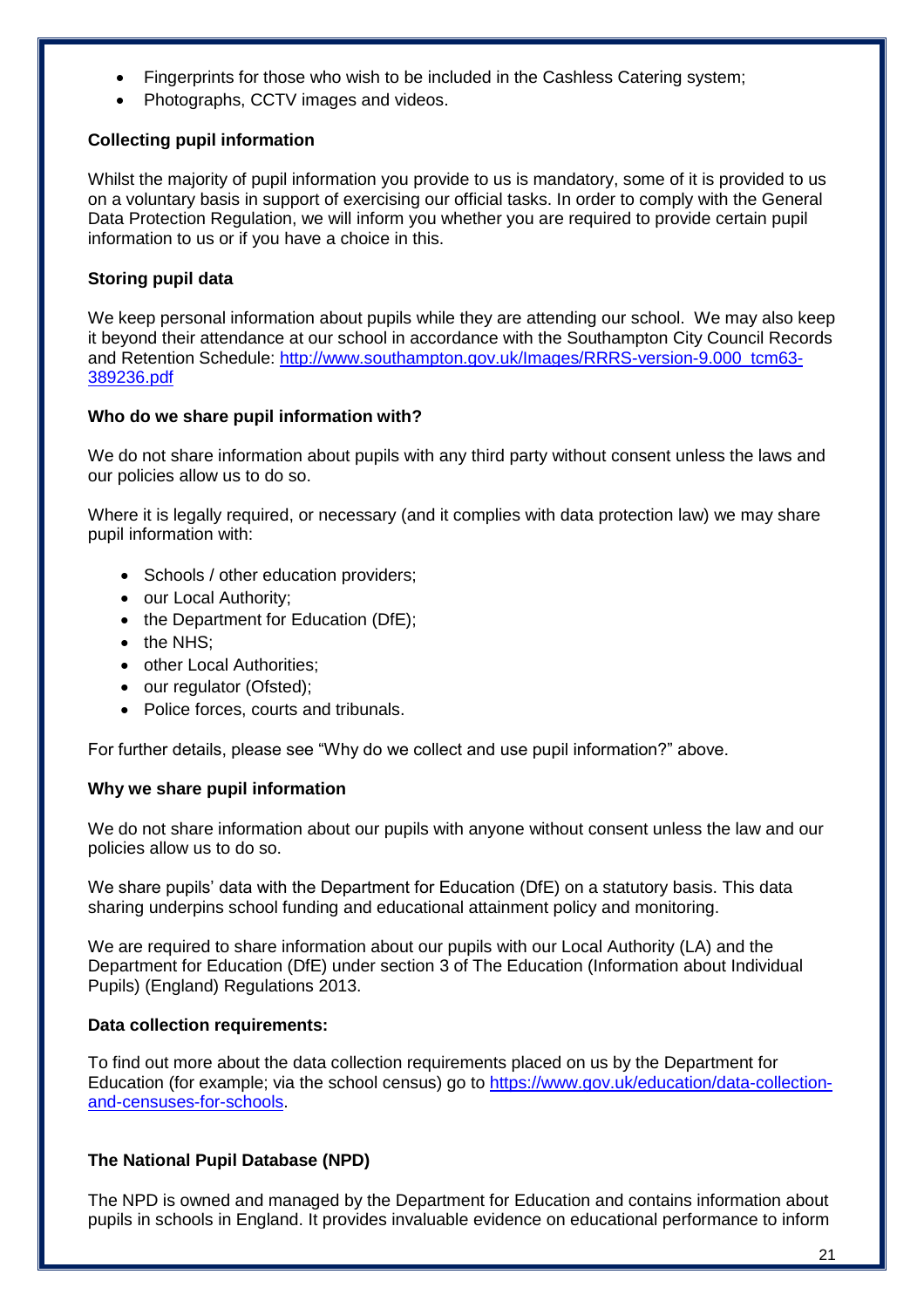independent research, as well as studies commissioned by the Department. It is held in electronic format for statistical purposes. This information is securely collected from a range of sources including schools, local authorities and awarding bodies.

We are required by law, to provide information about our pupils to the DfE as part of statutory data collections such as the school census and early years' census. Some of this information is then stored in the NPD. The law that allows this is the Education (Information About Individual Pupils) (England) Regulations 2013.

To find out more about the pupil information we share with the department, for the purpose of data collections, go to [https://www.gov.uk/education/data-collection-and-censuses-for-schools.](https://www.gov.uk/education/data-collection-and-censuses-for-schools)

To find out more about the NPD, go to [https://www.gov.uk/government/publications/national-pupil](https://www.gov.uk/government/publications/national-pupil-database-user-guide-and-supporting-information)[database-user-guide-and-supporting-information.](https://www.gov.uk/government/publications/national-pupil-database-user-guide-and-supporting-information)

The department may share information about our pupils from the NPD with third parties who promote the education or well-being of children in England by:

- conducting research or analysis
- producing statistics
- providing information, advice or guidance

The Department has robust processes in place to ensure the confidentiality of our data is maintained and there are stringent controls in place regarding access and use of the data. Decisions on whether DfE releases data to third parties are subject to a strict approval process and based on a detailed assessment of:

- who is requesting the data
- the purpose for which it is required
- the level and sensitivity of data requested: and
- the arrangements in place to store and handle the data

To be granted access to pupil information, organisations must comply with strict terms and conditions covering the confidentiality and handling of the data, security arrangements and retention and use of the data.

For more information about the department's data sharing process, please visit: <https://www.gov.uk/data-protection-how-we-collect-and-share-research-data>

For information about which organisations the department has provided pupil information, (and for which project), please visit the following website: <https://www.gov.uk/government/publications/national-pupil-database-requests-received>

To contact DfE:<https://www.gov.uk/contact-dfe>

#### **Requesting access to your personal data**

Under data protection legislation, parents and pupils have the right to request access to information about them that we hold. To make a request for your personal information, or be given access to your child's educational record, contact Keith Pinney, School Business Manager who will make the necessary arrangements.

You also have the right to:

- object to processing of personal data that is likely to cause, or is causing, damage or distress;
- prevent processing for the purpose of direct marketing;
- object to decisions being taken by automated means;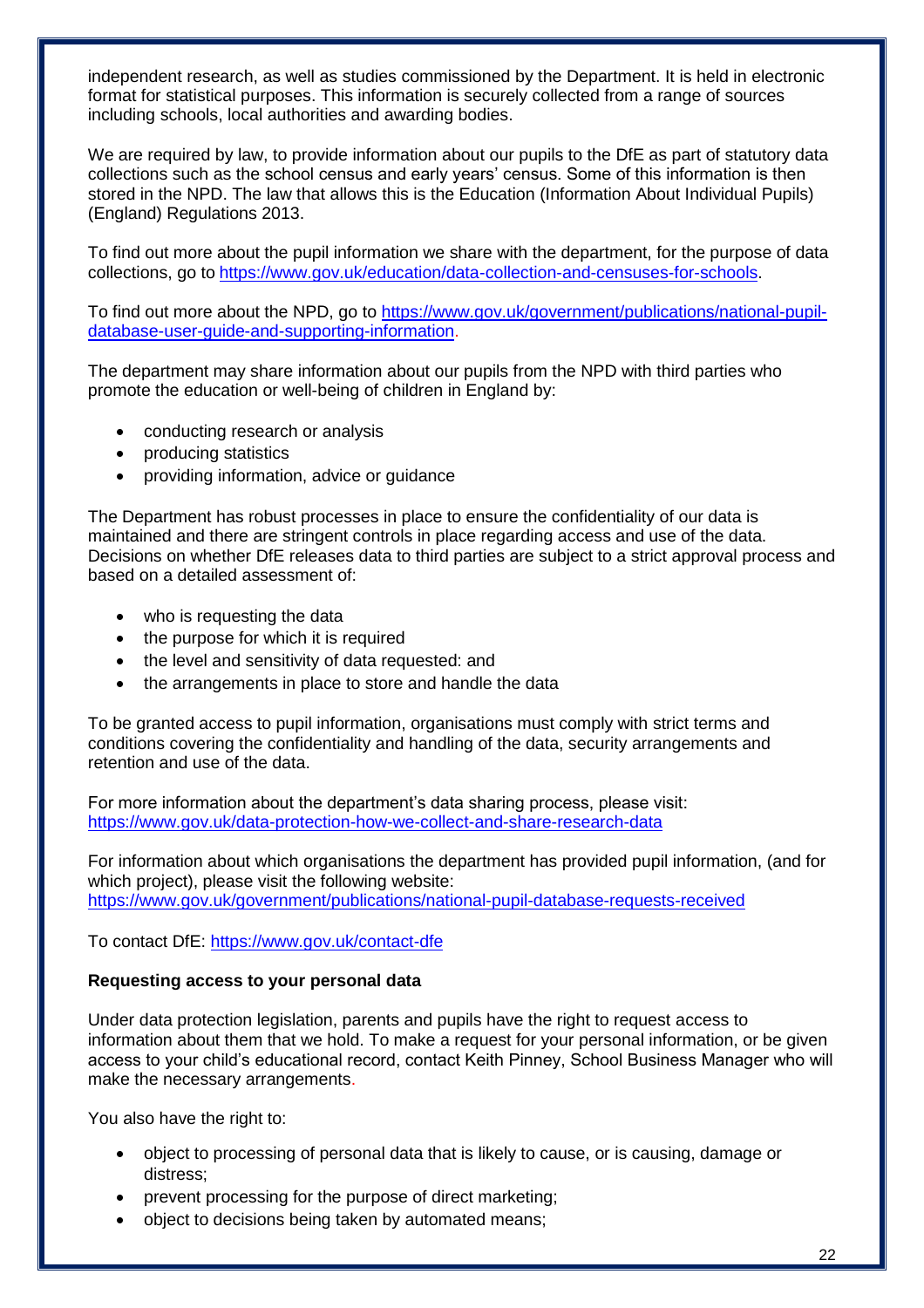in certain circumstances, have inaccurate personal data rectified, blocked, erased or destroyed; and;

 claim compensation for damages caused by a breach of the Data Protection regulations. If you have a concern about the way we are collecting or using your personal data, you should raise your concern with us in the first instance and if not satisfied, directly to the Information Commissioner's Office at<https://ico.org.uk/concerns/>

#### **Contact:**

If you would like to discuss anything in this privacy notice, please contact:

• The Data Protection Officer Keith Pinney, School Business Manager [finance@cantell.co.uk](mailto:finance@cantell.co.uk)

If you require more information about how the Local Authority (LA) and/or DfE store and use your information, then please go to the following websites:

**[www.youngsouthampton.org/privacynotice.aspx](http://www.youngsouthampton.org/privacynotice.aspx)** and **[http://media.education.gov.uk/assets/files/doc/w/what%20the%20department%20doe](http://media.education.gov.uk/assets/files/doc/w/what%20the%20department%20does%20with%20data%20on%20pupils%20and%20children.doc) [s%20with%20data%20on%20pupils%20and%20children.doc](http://media.education.gov.uk/assets/files/doc/w/what%20the%20department%20does%20with%20data%20on%20pupils%20and%20children.doc) <http://www.education.gov.uk/researchandstatistics/datatdatam/b00212337/datause>**

• If you are unable to access these websites we can send you a copy of this information.

Please contact the LA or DfE as follows:

- **Solicitor for Education:** Legal Services, Southampton City Council, Ground Floor, Civic Centre, SO14 7LY
- **Public Communications Unit:** Department for Education, Sanctuary Buildings, Great Smith Street, London, SW1P 3BT

Website: [www.education.gov.u](http://www.education.gov.uk/)k

Email: [www.education.gov.uk/help/contactus](http://www.education.gov.uk/help/contactus) Telephone: 0370 000 2288

| School postal address   | Cantell School, Violet Road, Southampton, Hants, SO16 3GJ |
|-------------------------|-----------------------------------------------------------|
| School e-mail address   | info@cantell.co.uk                                        |
| School telephone number | 02380323111                                               |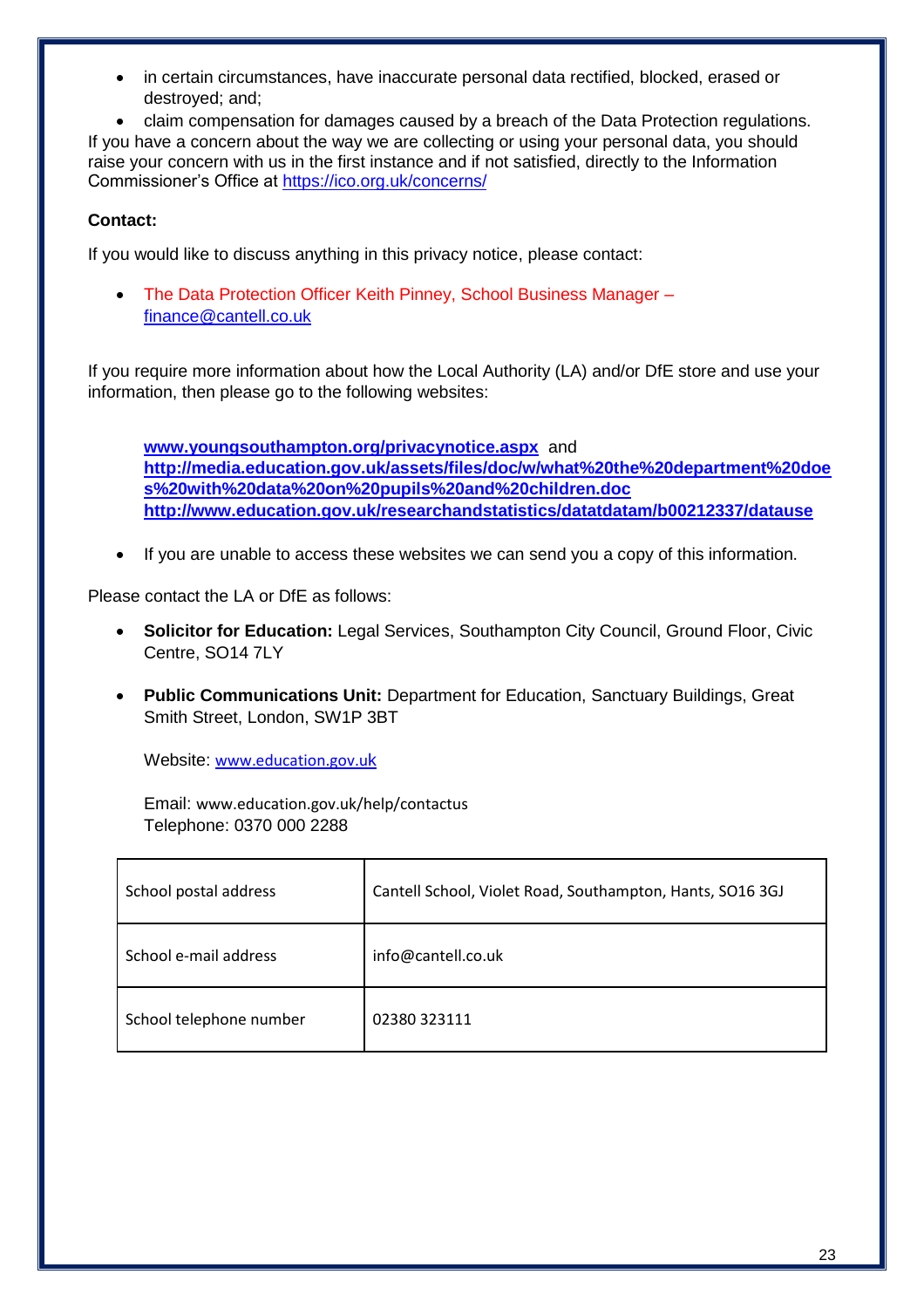# **Appendix 3: Personal data breach procedure**

This procedure is based on [guidance on personal data breaches](https://ico.org.uk/for-organisations/guide-to-the-general-data-protection-regulation-gdpr/personal-data-breaches/) produced by the ICO.

- On finding or causing a breach, or potential breach, the staff member or data processor must immediately notify the DPO
- The DPO will investigate the report, and determine whether a breach has occurred. To decide, the DPO will consider whether personal data has been accidentally or unlawfully:
	- o Lost
	- o Stolen
	- o Destroyed
	- o Altered
	- o Disclosed or made available where it should not have been
	- o Made available to unauthorised people
- The DPO will alert the headteacher and the chair of governors
- The DPO will make all reasonable efforts to contain and minimise the impact of the breach, assisted by relevant staff members or data processors where necessary. (Actions relevant to specific data types are set out at the end of this procedure)
- The DPO will assess the potential consequences, based on how serious they are, and how likely they are to happen
- The DPO will work out whether the breach must be reported to the ICO. This must be judged on a case-by-case basis. To decide, the DPO will consider whether the breach is likely to negatively affect people's rights and freedoms, and cause them any physical, material or non-material damage (e.g. emotional distress), including through:
	- o Loss of control over their data
	- o Discrimination
	- o Identify theft or fraud
	- o Financial loss
	- o Unauthorised reversal of pseudonymisation (for example, key-coding)
	- o Damage to reputation
	- o Loss of confidentiality
	- $\circ$  Any other significant economic or social disadvantage to the individual(s) concerned

If it's likely that there will be a risk to people's rights and freedoms, the DPO must notify the ICO.

- The DPO will document the decision (either way), in case it is challenged at a later date by the ICO or an individual affected by the breach. Documented decisions are stored on the schools computer system.
- Where the ICO must be notified, the DPO will do this via the ['report a breach' page of the](https://ico.org.uk/for-organisations/report-a-breach/)  [ICO website](https://ico.org.uk/for-organisations/report-a-breach/) within 72 hours. As required, the DPO will set out:
	- o A description of the nature of the personal data breach including, where possible:
		- The categories and approximate number of individuals concerned
		- The categories and approximate number of personal data records concerned
	- o The name and contact details of the DPO
	- o A description of the likely consequences of the personal data breach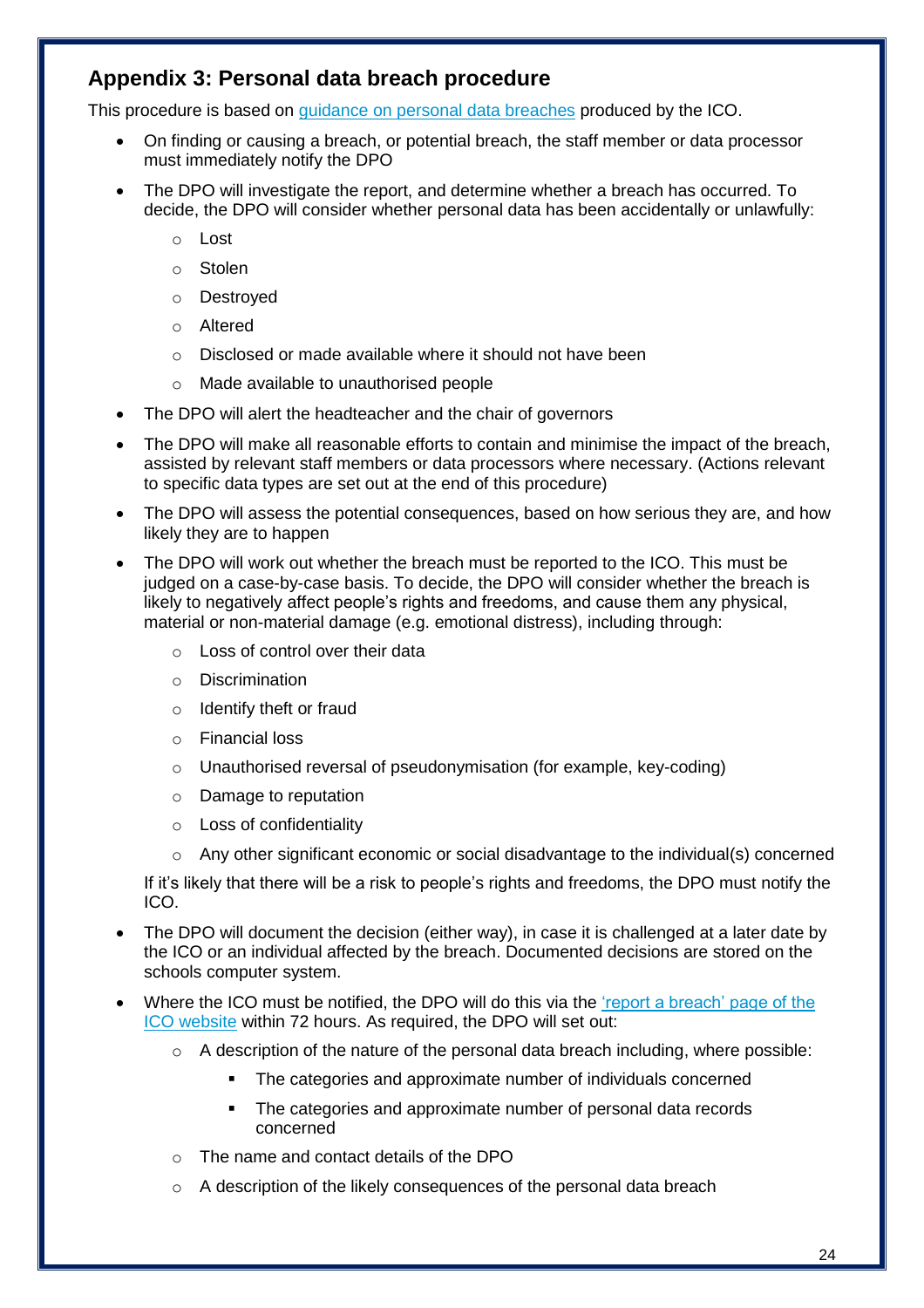- o A description of the measures that have been, or will be taken, to deal with the breach and mitigate any possible adverse effects on the individual(s) concerned
- If all the above details are not yet known, the DPO will report as much as they can within 72 hours. The report will explain that there is a delay, the reasons why, and when the DPO expects to have further information. The DPO will submit the remaining information as soon as possible
- The DPO will also assess the risk to individuals, again based on the severity and likelihood of potential or actual impact. If the risk is high, the DPO will promptly inform, in writing, all individuals whose personal data has been breached. This notification will set out:
	- o The name and contact details of the DPO
	- o A description of the likely consequences of the personal data breach
	- $\circ$  A description of the measures that have been, or will be, taken to deal with the data breach and mitigate any possible adverse effects on the individual(s) concerned
- The DPO will notify any relevant third parties who can help mitigate the loss to individuals for example, the police, insurers, banks or credit card companies
- The DPO will document each breach, irrespective of whether it is reported to the ICO. For each breach, this record will include the:
	- o Facts and cause
	- o Effects
	- o Action taken to contain it and ensure it does not happen again (such as establishing more robust processes or providing further training for individuals)

Records of all breaches will be stored on the school's computer system. The DPO and Headteacher will meet to review what happened and how it can be stopped from happening again. This meeting will happen as soon as reasonably possible

#### **Actions to minimise the impact of data breaches**

We will take the actions set out below to mitigate the impact of different types of data breach, focusing especially on breaches involving particularly risky or sensitive information. We will review the effectiveness of these actions and amend them as necessary after any data breach.

#### For example:

#### **Sensitive information being disclosed via email (including safeguarding records)**

- If special category data (sensitive information) is accidentally made available via email to unauthorised individuals, the sender must attempt to recall the email as soon as they become aware of the error;
- Members of staff who receive personal data sent in error must alert the sender and the DPO as soon as they become aware of the error;
- If the sender is unavailable or cannot recall the email for any reason, the DPO will ask the ICT department to recall it;
- In any cases where the recall is unsuccessful, the DPO will contact the relevant unauthorised individuals who received the email, explain that the information was sent in error, and request that those individuals delete the information and do not share, publish, save or replicate it in any way;
- The DPO will ensure we receive a written response from all the individuals who received the data, confirming that they have complied with this request;
- The DPO will carry out an internet search to check that the information has not been made public; if it has, we will contact the publisher/website owner or administrator to request that the information is removed from their website and deleted.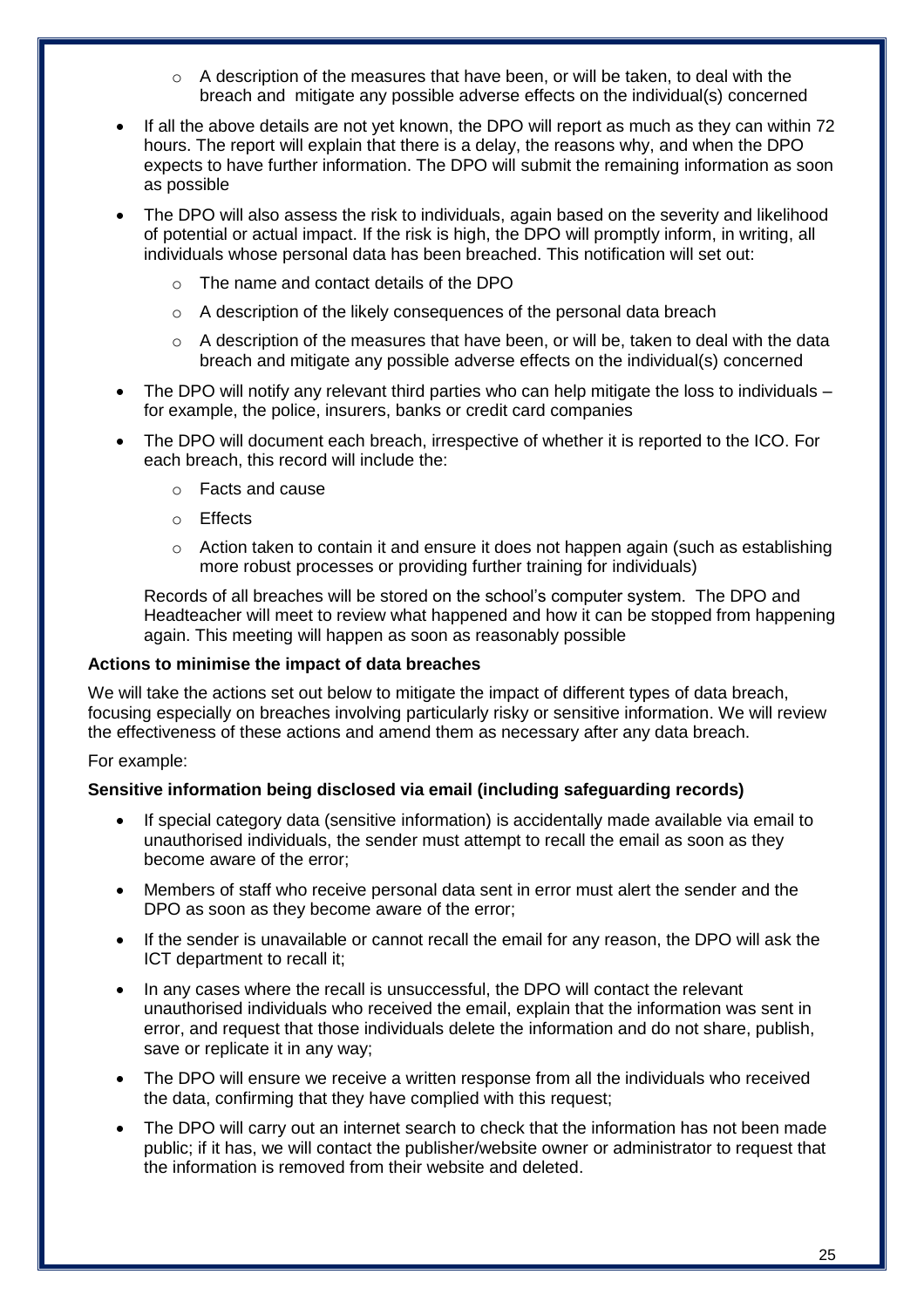Other types of breach that you might want to consider could include:

- Details of pupil premium interventions for named children being published on the school website;
- Non-anonymised pupil exam results or staff pay information being shared with governors;
- A school laptop containing non-encrypted sensitive personal data being stolen or hacked;
- The school's cashless payment provider being hacked and parents' financial details stolen.

#### **Summary of Actions to take once an incident has been identified:**

|                | <b>Action</b>                                                                                                                                                                                                              | <b>Responsibility</b>                                                                                            | <b>Timelines</b>                                                                   |
|----------------|----------------------------------------------------------------------------------------------------------------------------------------------------------------------------------------------------------------------------|------------------------------------------------------------------------------------------------------------------|------------------------------------------------------------------------------------|
| $\mathbf{1}$   | Report the incident to the Data<br><b>Protection Officer</b>                                                                                                                                                               | Member of staff who was first<br>made aware of the incident                                                      | <b>Immediately after the</b><br>incident is identified                             |
| $\overline{2}$ | Investigate and identify the full details<br>of the incident to identify the cause                                                                                                                                         | Data Protection Officer for the<br>school (with the assistance of the<br>colleague who reported the<br>incident) | As soon as possible<br>following the incident<br>being reported                    |
| 3              | Identify any remedial action (see<br>section 4, below)                                                                                                                                                                     | Data Protection Officer for the<br>school                                                                        | As soon as possible<br>following the incident<br>being reported                    |
| 4              | Complete a formal Personal Data<br>Breach Form and return it to the Data<br><b>Protection Officer</b>                                                                                                                      | Data Protection Officer for the<br>school                                                                        | Within 48 hours of the<br>incident being<br>identified                             |
| 5              | Review the Personal Data Breach<br>Form and determine whether the<br>incident constitutes a personal data<br>breach or a 'near miss' (i.e. an<br>incident which does not meet the<br>definition of a personal data breach) | Data Protection Officer for the<br>school                                                                        | As soon as possible<br>following step 4                                            |
| 6              | If necessary, decide whether to notify<br>(i) the ICO; and/or (ii) individual data<br>subjects, of the personal data breach<br>(see section 5, below)                                                                      | Data Protection Officer for the<br>school                                                                        | As soon as possible<br>following step 4                                            |
| $\overline{7}$ | If necessary, notify the ICO of the<br>personal data breach                                                                                                                                                                | Data Protection Officer for the<br>school                                                                        | Within 72 hours of the<br>incident being<br>identified                             |
| 8              | If necessary, notify individual data<br>subjects of the personal data breach                                                                                                                                               | Data Protection Officer for the<br>school                                                                        | Without undue delay<br>(in practice this should<br>be done as soon as<br>possible) |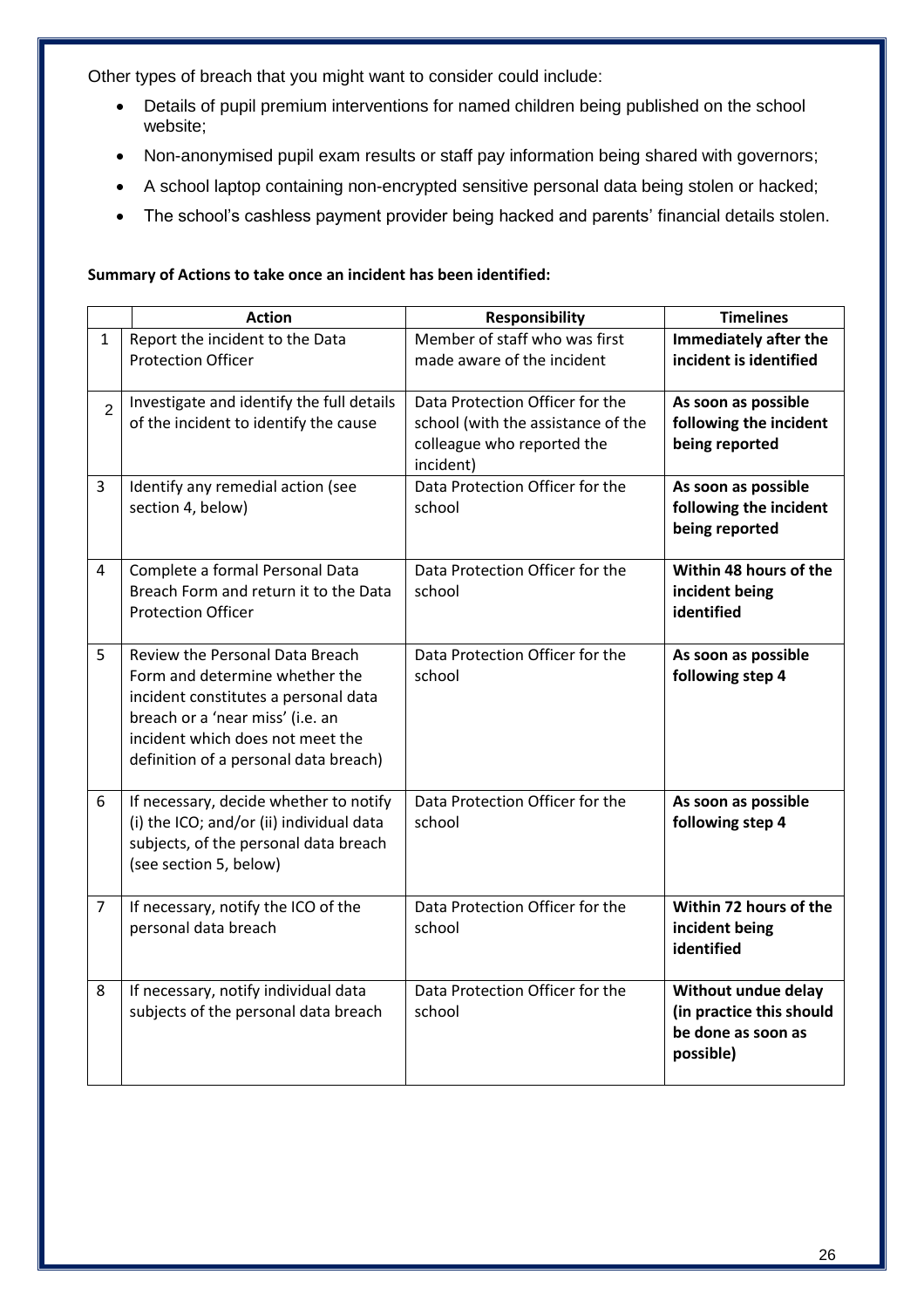|  |  |  |  | Appendix 4: Personal Data breach reporting form |  |
|--|--|--|--|-------------------------------------------------|--|
|--|--|--|--|-------------------------------------------------|--|

| Part 1: Summary (To be completed by Data protection officer)                                      |                                                                                                |  |
|---------------------------------------------------------------------------------------------------|------------------------------------------------------------------------------------------------|--|
| Name and department of<br>person reporting                                                        |                                                                                                |  |
| Date of completion                                                                                |                                                                                                |  |
| Time and day of incident<br>first identified by staff<br>member                                   |                                                                                                |  |
| Time and date of incident<br>occurred (if different)                                              |                                                                                                |  |
| Circumstances of the<br>incident<br>(What actually happened)                                      |                                                                                                |  |
|                                                                                                   | Part 2: Details of the personal data incident (To be completed by the Data Protection Officer) |  |
| Nature of incident<br>(e.g. which<br>rules/procedures were<br>breached and how did it<br>happen?) |                                                                                                |  |
| Categories of Data subject<br>affected (e.g. Pupils,<br>parents, staff others)                    |                                                                                                |  |
| Approximate number of<br>data subjects affected (if<br>known)                                     |                                                                                                |  |
| Possible consequences of<br>the incident for Data<br>subjects                                     |                                                                                                |  |
|                                                                                                   | Part 3: Actions taken in response to the incident (To be completed by the Data Protection      |  |